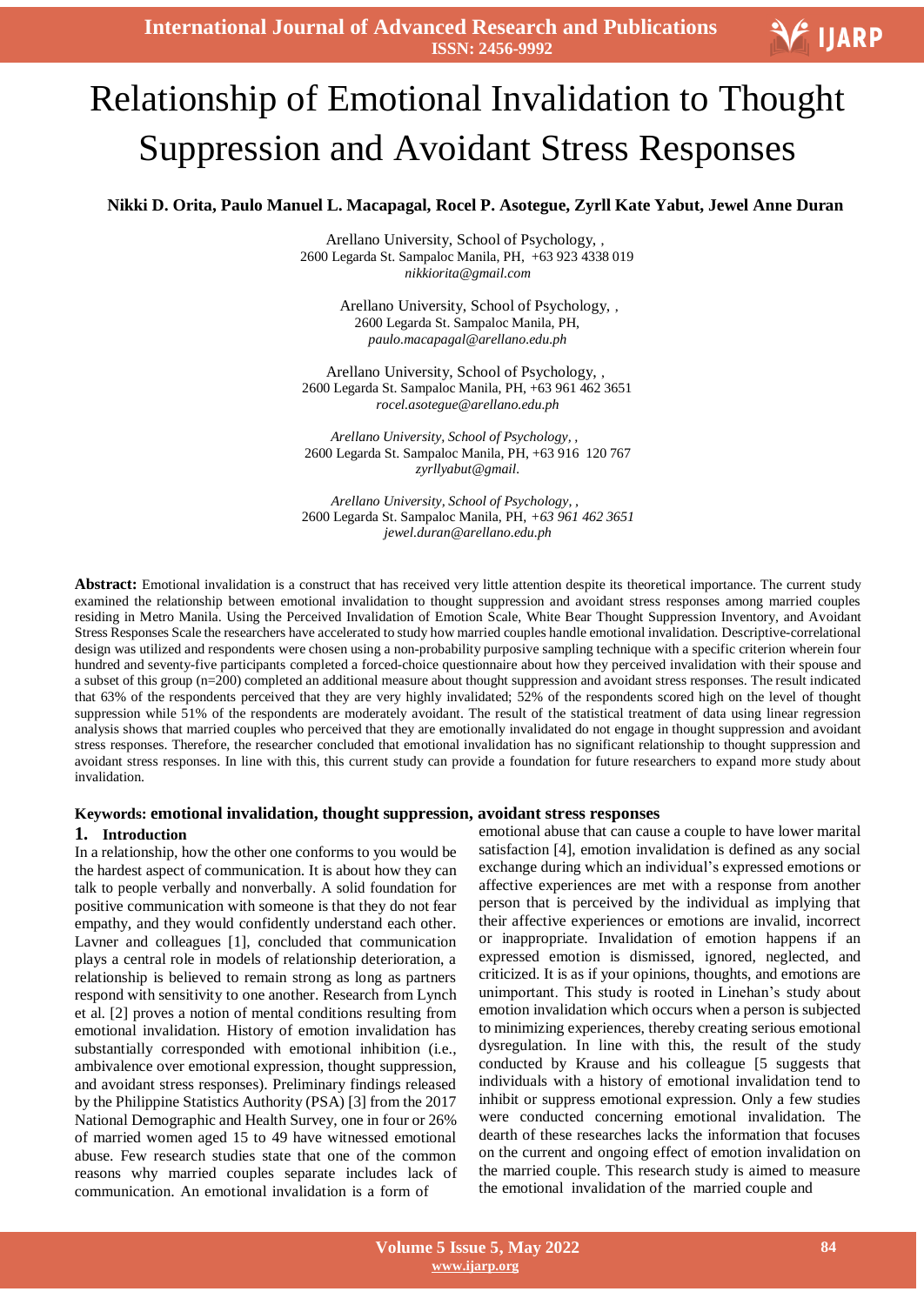

determine whether it has a significant relation to thought suppression and avoidant stress response. Specifically, it will attempt to address the following questions: 1. What is the length of years of being married among couples? 2. What is the level of perceived emotional invalidation of a married couple to their spouse? 3. What is the level of perceived thought suppression of married couples to their spouse? 4. What is the level of perceived avoidant stress responses of married couples to their spouse? 5. Is there a significant relationship between emotional invalidation to thought suppression among married couples? 6. Is there a significant relationship between emotional invalidation to avoidant stress response among married couples?

#### **2.Locating the study in Existing Literature Emotional Invalidation**

Emotional Invalidation Sharing of emotional experiences is ambiguous and it has been used in several ways [6]. Every single day everyone experiences having an event that evokes an emotional response and humans, being hardwired for connection, tend to share their emotional experiences. Because emotion is such a common experience and it typically captures our attention and directs behavior, it has important implications for daily life [7]. Beyond this function of emotion, it also has an interpersonal function. The interpersonal function of emotion can be experienced through emotional expression. Wanzer et. al, [8] pointed out the importance of effective communication because it has the power of increasing one"s connections with others and one"s well-being. According to Lavner and colleagues [1], communication plays a central role in models of relationship deterioration, a relationship is believed to remain strong as long as partners respond with sensitivity to one another. Relationship satisfaction varies from person to person. Regardless, researchers have attempted to define common constructs among individuals in order to provide a roadmap for safe and fulfilling relationships, and effective communication is one of them [9]. Validation as a way of communicating is recommended for handling emotional expression in interpersonal interactions. It communicates understanding and acceptance of the other person's experience, and it has been shown to have a down-regulating effect on negative emotions. It has previously been demonstrated to be important for couples [10]. In line with that [11] he added that validation is defined as the sense of being understood. A validating person demonstrates a high level of supporting behavior and a low level of conflict-inducing behavior, whereas an invalidating person is unlikely to support others and actively seeks out conflict. Moreover, nonacceptance and invalidation of emotional experiences can reinforce negative attitudes about emotional experiences by preventing the assignment of adaptive meanings, which can lead to symptomatology [12]. However, those who placed a high value on negative emotions (e.g., anger, anxiousness) had fewer correlations between daily negative emotions and poor psychosocial functioning and physical health. Other research has found that establishing positive attitudes about the usefulness of specific emotional states (such as worry) or attributes (such as physiological arousal) helps people recover from stressful situations. The fact that negative emotions can be perceived as beneficial demonstrates that people's opinions about emotion's functionality aren't just based on how they desire to feel or how pleasurable they consider specific emotions to be. In general, appreciating specific emotions, or

specific aspects of emotion is linked to better outcomes than perceiving them as dysfunctional [13]. Moreover, [14] invalidation is when one's private feelings or overt expressions of emotions are punished, ignored, or otherwise considered as unacceptable. He added that invalidation can take many forms, but it most commonly refers to painful, severe, or irregular responses to one's private experiences (e.g., thoughts and feelings) or overt expression of emotions that being met with punishing or extreme responses that direct the message that individual behavior, thoughts, and feelings that are not acceptable. Loess[14] stated that other forms of invalidation include and are not limited to neglect, criticism, punishment, humiliation, and sexual abuse. In line with that, according to Dable, [15] Invalidation has been demonstrated to contribute to higher levels of negative affect and heart rate. They also added that they found out that invalidation by a spouse was found to be linked to the helplessness, affective distress, and pain behaviors described by those with chronic pain. The degree of happiness among couples largely depends on the effectiveness of the communication that a couple has. Communicating effectively is a propeller of an intimate relationship because it allows them to avoid misunderstanding, express their emotions freely and fulfill their needs [16]. In line with this, validation is seen as a way of communicating that is suggested for handling emotional expression in interpersonal interactions, validation communicates a way of understanding and acceptance which is important for couples [10]. In the phase of marriage, the honeymoon phase is long over and married couples tend to have problems at their worst – even when the couple sees a happy marriage as an outcome of actual efforts to keep it healthy. The psychological literature considers this pattern consistent with the notions such as "honeymoon- is-over" and "seven-year itch". Most married couples come up with a decline in marital quality after the first years of marriage, with tensions tending to culminate near the seventh year [17]. Others are not always responsive to sharers' expressed emotions; they may respond with negative, emotionally invalidating reactions (e.g., dismissing, criticizing, ignoring that is done intentionally) that may exert deleterious consequences [18]. In a study conducted by Weber & Herr, [19] evidence shows that greater invalidation among couples is related to lower marital satisfaction. Conversely, a high degree of invalidating responses that contributes to emotional intimacy has a significant factor in satisfaction in the relationship [20]. In addition to that, people who value emotion are more accepting of how their partners feel, and empathy is linked to relationship satisfaction. Both expressing and empathizing with emotion can improve relationship quality and thus enhance wellbeing. People who value emotion as harmful are less open about their feelings and may invalidate how their partners feel. [13] However, couples may also have formed effective coping methods for dealing with challenges and may be less emotionally negative in their resolution of conflict [21]. According to Zielinski & Veilleux [18], emotion invalidation is any social exchange during which an individual"s expressed emotions or affective experiences are met with a response from another person that is perceived by the individual as implying that their affective experiences or emotions are invalid, incorrect or inappropriate. Invalidation of emotion happens if an expressed emotion is dismissed, ignored, neglected, and criticized. It is as if your opinions, thoughts, and emotions are unimportant. As explained by Herr, et. al,[22], invalidation of emotion has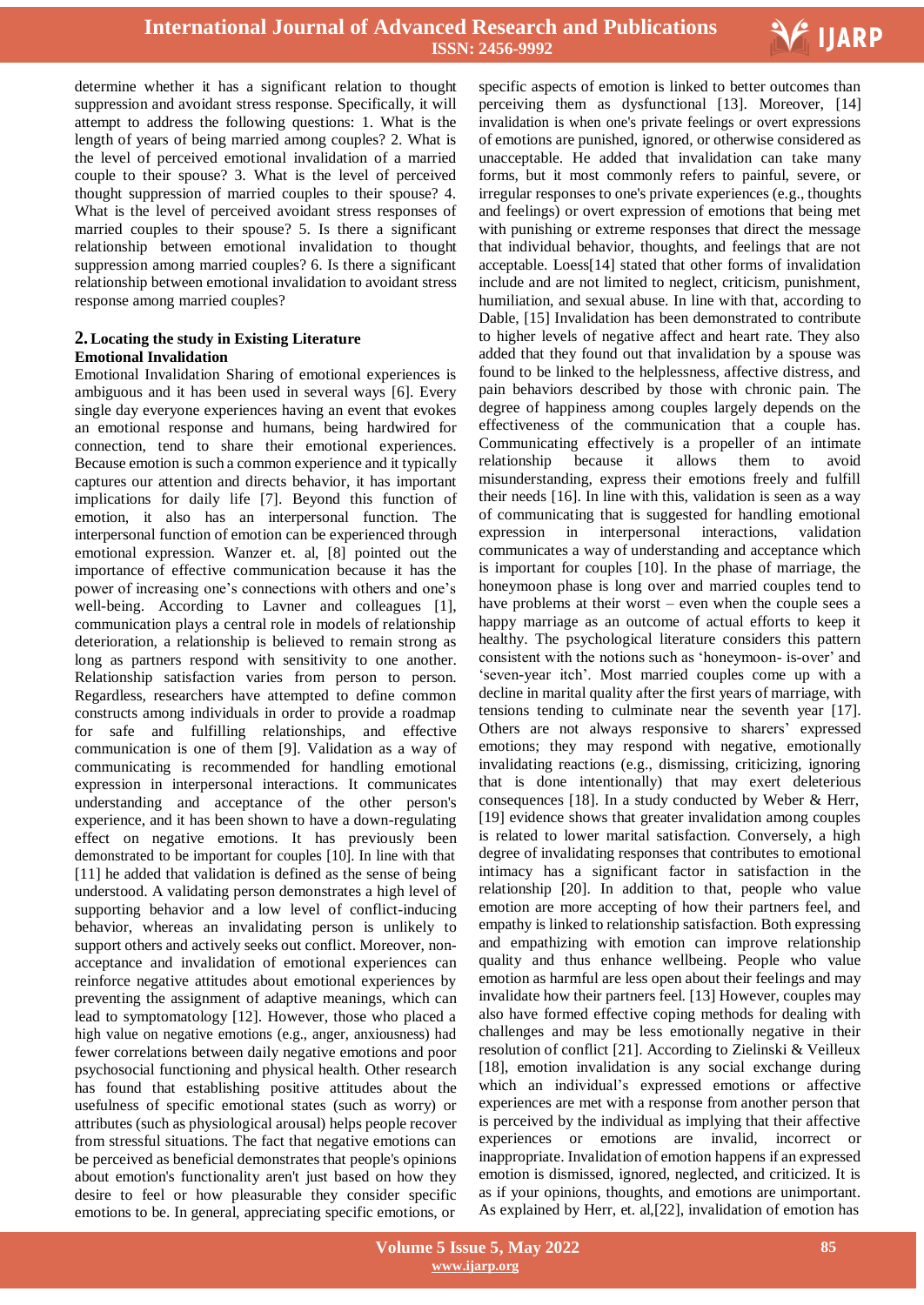

been shown to have both immediate and long-term detrimental effects on emotional regulation and reactivity. Even if it is unintentional, invalidation can have a detrimental effect [23]. For example, neglecting emotional expression by ignoring emotional display [24], and minimization of another person's emotions [25], may have an impact on emotional dysregulation. These studies suggest that a form of emotion dysregulation which is emotion invalidation may stem from how social partners respond to an expressed emotion [18]. However, those who believe that emotion is detrimental are more prone to be secretive about their feelings and may also dismiss or invalidate the feelings of their partner. Seeing emotion as more beneficial than harmful has various advantages, including improved emotion control, social relationship promotion, and long-term wellness. Acceptance of one's own and others' emotional experiences is a key process underlying these [13]. The origin of the research about emotion invalidation can be traced to the development of Linehan"s Biosocial Theory of Borderline Personality Disorder (BPD) in 1993. Linehan also explored the concept of emotional invalidation which occurs when a person is subjected to minimizing experiences throughout their childhood, thereby creating serious emotional dysregulation [26]. According to Biosocial Theory, emotion dysregulation arises because of invalidating the childhood environment. In line with the theory, various studies demonstrated the association between childhood invalidation and the development of borderline personality disorder [27]. The biosocial theory of BPD explains that people who grew up in an emotionally invalidating environment have difficulty in regulating their emotions [28]. In addition, experts believed that being in an emotionally invalidating environment may lead to a person having difficulty in regulating his or her emotions because the opportunities for coregulation and emotion de-escalation are missed [29]. This finding suggests that invalidation has a detrimental effect on the emotional and physical aspects of a person. Understanding the factors that contribute to emotion dysregulation which is emotion invalidation is crucial. Studying invalidation among married couples is vital because the degree of marital satisfaction is related to the degree of invalidation. Markman and colleagues [30] predict marital outcomes discovered that couples' perceptions of their communication during a conflict discussion predicted marital satisfaction up to five years later.

### **Thought Suppression**

Thought suppression is a cognitive process by which individuals try to avoid unwanted thoughts[31]. According to Gupta & Mishra [32], thought suppression was completely studied by William James in 1890 and systematic research was performed by Wegner and Zanakos[33]. In line with that, Wegner and Zanakos[33] in the year 1994 described thought suppression as the general tendency or desire to suppress distressing thoughts. An individual can experience unwanted thoughts that may arise regarding events that have occurred in the past (e.g., a loved one's death), and that may occur in the future (e.g., the termination of an employment contract) [34]. One thing to deal with negative thoughts or memory is to put them out of mind. People remove certain thoughts from their awareness by actively choosing to think about something else. The process of avoiding unwanted thoughts by trying to block them from consciousness is called thought suppression [35]. In addition,[36] explained that thought suppression lessens the ability to recall emotionally negative situations but not those

 emotions that were positive. One of the paradoxical and counterproductive effects of thought suppression is that it can lead to a recurrence of the thought being suppressed[37]. According to Efrati et. al,[38] Thought suppression, defined as the attempt to dismiss undesired thoughts, is one of the most popular techniques for dealing with objectionable thoughts, especially if we do not feel comfortable addressing them publicly. In line with this, thought suppression consists of making conscious attempts to stop unwanted thoughts from eliciting bad feelings. Increased rates of depression have been linked to thought suppression. On the other hand, Longitudinal research reveals that thought suppression interacts with life stress, indicating increased rates of depression only in high-stress situations. However, the studies of the general population indicate that trying to suppress thoughts commonly results in rebound effects as well as increases in emotional and physiological arousal. The attachment avoidance approach for deactivating the attachment system has been connected to thought suppression [39]. Furthermore, Dworkin et. al, [40], stated that suppression is motivated by personal goals that may vary across settings and emotions, in which motivation may include protecting their relationship by concealing or suppressing their expression of anger, suppressing sadness to reduce one's vulnerability, and being courteous to value other by suppressing personal pride and happiness. They explained that during couple interactions suppression refers to avoid hurting a person that made him angry. They added that suppression has adaptive benefits in couple interactions and it may be helpful, at times to suppress one's emotional expression to manage a partner's ability to express his or her emotions. In line with this, Garofalo et. al, [41] stated that an individual may hide his or her emotions if they think that expressing them could impair their relationship or hurt their partner"s feelings. Thought suppression has been characterized as a maladaptive kind of experiential avoidance as well as a maladaptive method for emotion regulation. [42] White Bear Suppression Inventory or also known as WBSI was made by Wegner & Zanakos[33] in the year of 1994 to measure thought suppression Thimm, et. al, [43] However, Rassin [44], suggested that the WBSI measure two factors, the intrusion and thought suppression. In the defense of that, it was pointed out that a high frequency of intrusion does not always imply a high level of suppression. In addition, those findings need additional support for the assumption that the WBSI assesses both thought suppression and intrusive thoughts, as well as to the study of other researcher"s hypothesis that the intrusion items may inflate the connection between the WBSI and psychopathology measures Schmidt, et. al, [45]. Furthermore, In the latest study of White Bear Suppression Inventory, it was mentioned that It is more difficult to interpret total scores on the inventory if they correspond to both intrusive thoughts and suppression because it's impossible to tell whether low scores refer to people who suppress efficiently or to those who don't have intrusive ideas. In any event, the test's factor structure and construct validity remain unknown, and factors with similar names aren't even defined by the same items. As a result, they believed that resolving the issue should be a top priority so that they can focus on other psychometric properties of the inventory, such as its reliability (internal consistency and test-retest), as well as differential-criterial validity, convergent, divergent, predictive, and discriminant validity about intrusive thoughts, depression, and cognitive processes like intolerance of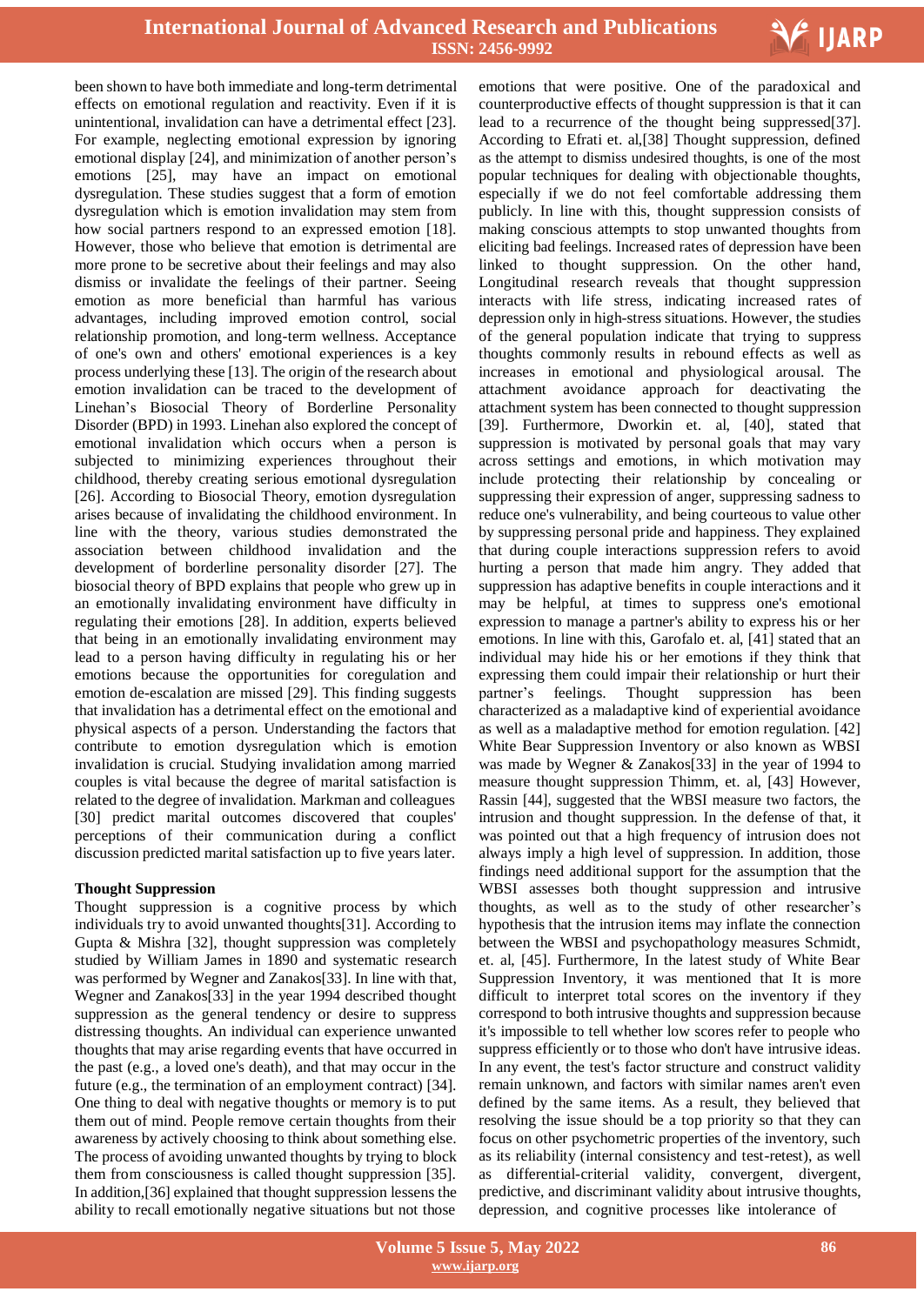

uncertainty and meta-cognition (beliefs about worries)[46] Individuals with a history of emotional invalidation tend to inhibit or suppress emotional expression[5]. Emotional suppression refers to hiding emotional experiences from others, a strategy that they considered as expressive suppression. Emotional suppression differs from thought suppression as an interpersonal process for keeping emotionally evocative thoughts and feelings out of one's mind, while expression refers to attempts to communicate emotions with others. Physical, psychological, and social well-being have been found to influence emotional suppression and expression [47]. However, Excessive use of expressive suppression, on the other hand, is linked to experiencing less positive and more negative emotions, fewer reported close relationships, lower life satisfaction, and more depressive symptoms[48]. According to Brandão et. al, [49], suppression of emotions from partners tends to verify that they are not sensitive and available to provide support to their partner. In addition to that, Righetti & Impett, [50], explained that through sacrificing, the individual settles a relationshiporiented in which partners can continue to stay together and pursue their shared activities. Sacrifices in a relationship occur when an individual initially likes to do something but decides instead to subordinate their personal preferences. Knowing your partner is willing to give up their self-interest for the relationship can make the partner feel loved and cared for [51]. Many researchers have looked at the suppression of emotionally relevant ideas like anxieties, ruminative thoughts, traumatic event thoughts, obsessional thoughts, and so on. The thought's emotional impact is an important factor to examine 42]. Furthermore, a study conducted in the Philippines by Ramos et al, 52], explained that emotion is similar to the mood or state of a person's feelings that correlates with non-verbal behavior. Therefore, the ability to suppress emotions could be adaptive especially when coping with highly stressful situations and traumatic experiences [47]. Individuals used thought suppression as a coping mechanism for dealing with distressing thoughts. People are more likely to suppress intensely emotional traumatic memories, which can be remembered regardless of memory age. If these memories are suppressed, each intrusion into consciousness will elicit the memory's associated effect, and people can feel as if they are reliving the memory because they are seeing it through their own eyes [35]. Zoppolat et. al, [53], said that in a romantic relationship people often encounter a conflict of interest. They also added that an effective way to resolve conflict situations is to sacrifice one"s preference to benefit one"s partner and also the relationship. They added that sacrificing one"s interest is an effective way to solve such dilemmas. Since, conflict is unavoidable in couple relationships and can be simply characterized as the existence of conflict, discrepancy, or incompatibility between partners. Couple bonds have a high degree of interdependence, which promotes intimacy but also provides the potential for conflict and abuse [54]. It is commonly known that people can regulate their emotions, which involve generating new emotions or changing the current emotions by using behavioral or cognitive strategies. There are multiple emotion regulation strategies, including suppression of emotions in which an individual may avoid or ignore certain situations to change the way they feel [55]. Emotion regulation is our capability to handle our emotions instead of being dealt with. It also teaches essential skills to deal with emotions positively [56]. Purdon [42], added that emotionally relevant thoughts are linked to mood, associative

 memory networks, and prepotent responses. Emotion regulation is termed as the ability to understand and accept emotional experiences, to use adaptive strategies to manage emotions, to behave in accordance with goals when experiencing negative emotions, and to control impulses. Emotion regulation is understood to be attachment style. For instance, a person with an avoidant attachment style may develop deactivating emotion management mechanisms such as reducing the feeling and expression of emotions. These techniques appear to work at first, allowing you to stay close to an attachment figure while reducing attachment-related stress. Chronic overuse of these methods, especially in reciprocal adult relationships, is considered maladaptive because of the risk of detrimental long-term consequences. Suppression, experiencing avoidance, and rumination are examples of maladaptive emotion management practices. Attachment avoidance and depression are linked by maladaptive emotion regulation, which has been identified as one of the most important mediators [39]. The study of Balzarotti et al. [57], defined expressive suppression as a common strategy that people use to regulate their emotions, in which an individual may try to hide and avoid the outward display of positive and negative feelings. Compared with different strategies, expressive suppression has been considered as a more interpersonal form of regulation of emotion since it is directly targeting the outer expressive behavior which is noticeable to other people. Their study would support the statement of Ong & Thompson, [58], in which expressive suppression is an attempt to hide or reduce the ongoing emotion expressive behavior. A variety of emotion management techniques may be effective in reducing contextually excessive positive emotion, but they believe that expressive suppression is especially useful. As the name implies, expressive repression is concerned with the behavioral representation of emotion: when people effectively suppress their feelings, observers are unable to say what emotion they are feeling simply by looking at them [59]. According to [60] individuals who reported a higher level of habitual expressive suppression show a lower score on emotion regulation. Their study was tested on Asian people as their participants, one Chinese, two Vietnamese, one Filipino, one Japanese, and one Thai. In line with that, Frye [61] stated that individuals may tend to be good at suppressing their emotions from others, but they also struggle to hide the experience of emotion. Since spouses rely on emotional signals to reach mutual understanding, when they are unable to correctly perceive their partners' emotions, they may become irritated, resulting in intense interaction. However, He added that husbands' use of expressive suppression, on the other hand, has been shown to be negatively linked to their own and their spouses' marital satisfaction. However, women are more negatively affected by their partners' emotional suppression, while similarity in suppression between partners was positively linked to the marital quality of wives [62]. A person who can control their own emotions is perceived as strong, therefore they believe that someone who is not able to control his or her emotions could be seen to be weak and possibly less desirable as friends and partners [63]. Married couples who can control emotions will result in satisfaction in marriage[64]. That is also related to the study of Ghazivakili et. al, [65], that emotional maturity has a positive effect on life satisfaction, marital satisfaction, mental health, and coping skills. Yoshany et. al, [66] defined marital satisfaction as a feeling of happiness, fulfillment, and pleasure shared by both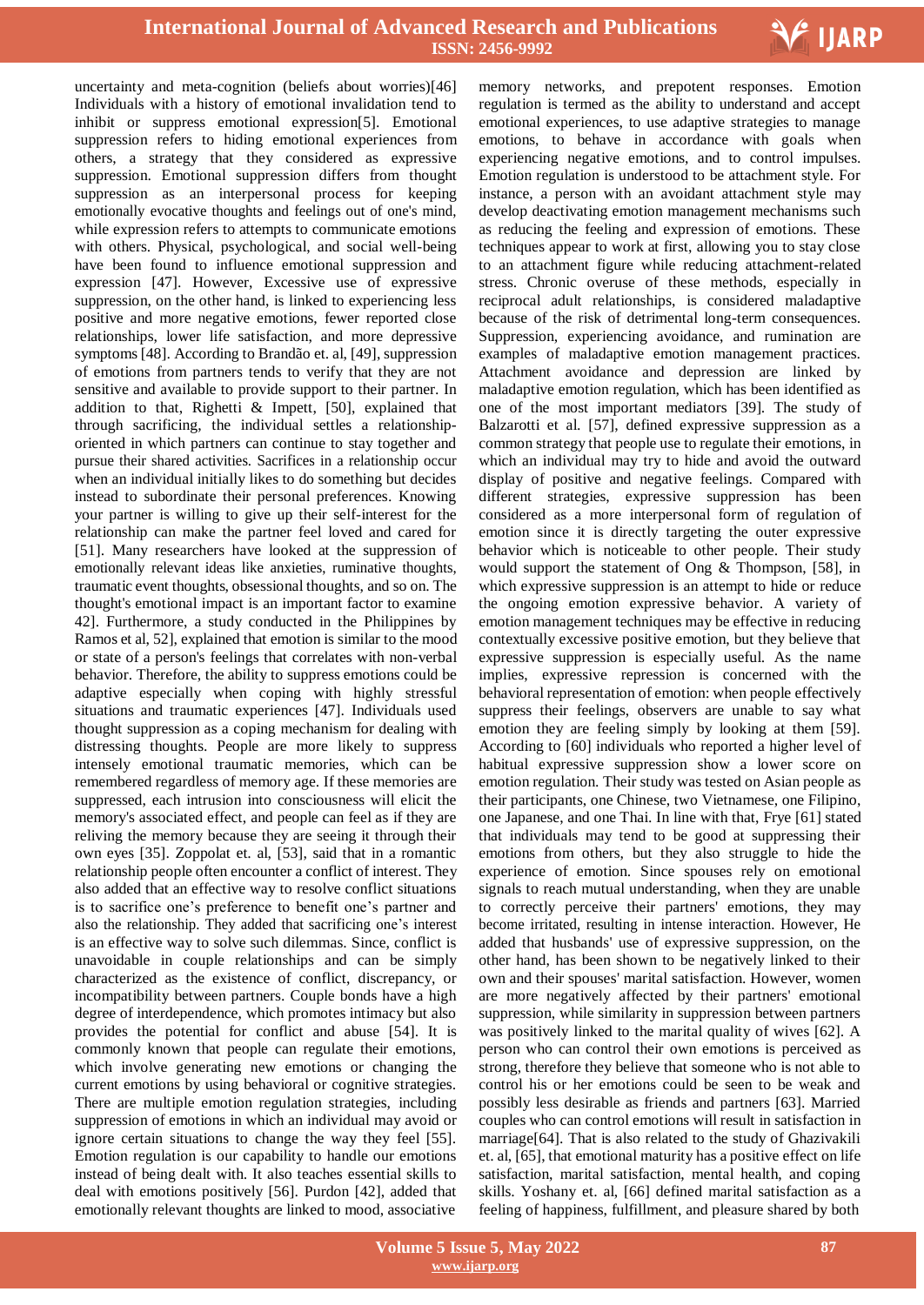

men and women as it encompasses all facets of their lives. Couples that are mindful of each other's needs and desires at various ages and to better meet these needs will have a higher level of marital satisfaction. The intense use of conflict in a romantic relationship is unavoidable. Individuals can try to regulate themselves to avoid certain emotional experiences or to change the emotion that they are feeling by using cognitive appraisal and expressive suppression [67]. A cognitive mechanism of thought suppression shows in conditions in which an individual try to control negative thoughts by rejecting or suppressing them [68]. Moreover, Kahambing et. al, [69], studied the development tasks of lasting marriages in the Philippines, she stated that there would be times when conflicts will settle in, whether the couple likes to fix it or not. She mentioned that married couples should know how to cope up with arguments and since the suppression of thoughts is an attempt not to think of something, it can also use a strategy of cognitive control of emotion regulations when thoughts create unwanted emotions. However, one of the couple's conflicts begins when one of them is unable to interact effectively with their partner, or when the husband misinterprets the contact made by the wife and vice versa. As a result, communication abilities are an essential determinant of marital happiness. Couples will enjoy their time together more if they have good interpersonal contact, which avoids any potential misunderstandings from conflicts [70]. Moreover, the study of Geram [71], stated that emotion regulation strategies can be adaptive by positive reappraisal and reframing or maladaptive emotion suppression. They said that the issues between the partners are caused not only by a lack of communication skills but also by their own early attachment experiences. According to Özyiğit, [72] communication issues between spouses have been shown to reduce marriage satisfaction for both men and women, and reactions such as becoming insulted or refusing to communicate may disrupt the relationship between spouses and trigger conflicts in marital adjustment. According to them, partners are encouraged to speak openly about their difficulties in marriage rather than avoiding them, and it is stressed that unresolved issues between couples can lead to increased tension in marriages. However, it may be preferable for people to avoid the expression of unwanted positive feelings in such situations in order to preserve a positive impression. According to them, in certain cases where the context does not fit emotional experience, suppression is likely to be a beneficial social strategy. In support of that, they added that previous research has found that people who can flexibly use speech and suppression techniques have greater psychological functioning over time [73]. In line with that, would also support the statement of Niessen et. al, [74] that individuals may inhibit certain unwanted desires and actions, and they can also restrict accessto information in memory that is emotionally distressing, unwanted, or unrelated to task processing. According to them, stopping these unwanted thoughts and urges can have several immediate benefits, including improved mood, increased focus on the task at hand, increased learning, and improved results. They said that It can be difficult to stop distracting thoughts, but it is necessary for staying focused. They added that according to stress studies, people's ability to control unwanted thoughts can be viewed as a personal advantage that can shield them from the negative effects of stressful situations. Happy marriages involved less negative affect exchange compared to unhappy marriages. Couples who have a stable and happy marriage are not smarter or more mentally intelligent, nor wealthier than others, but

 they have learned how to minimize negative feelings and thoughts and encourage more positive feelings in their daily lives [75]. Happy couples had stronger problem-solving habits than unhappy couples and unhappy couples had more disagreements and used dysfunctional communication skills during these conflicts [72]. In the Filipino context they rather solved the problem than suppress it, this includes positive and hopeful thinking, changes in goals and values. Help-seeking behaviors, receiving advice, receiving support from friends and family, and sharing one's problems are all examples of social support (paghingi ng tulong). Problem-solving (pagtugon) include making plans, taking action, and attempting to reduce the source of stress. Filipino who was confronted in a stressful situation will experience recovery, redemption and coping Rilveria, [76] Coping methods are the ways in which people choose to respond to stressful events. The effectiveness of coping mechanisms may play a significant influence in stress reduction. For many Filipinos who come from religious families, cultural coping mechanisms are readily available[77].

#### **Avoidant Stress Responses**

It is claimed that stress may encourage avoidance by depleting cognitive and emotional resources, decreasing coping resources, and encouraging the person to concentrate on more immediate stressors while avoiding circumstances that may trigger additional stress [78]. According to Livneh [79], the term "avoidant coping" has been used to refer to coping responses, reactions, modalities, and techniques such as denial, wishful thinking, escape (social) avoidance, distancing, diversion, minimization, and, in general, any style that suggested behavioral, emotional, and/or mental disengagement, despite the lack of agreement among people. In the statement of Quah and his colleagues [80], active and avoidant coping refers to cognitive or behavioral activity directed toward (active) or away from (avoidant) the danger, often referred to asfight-or-flight. In line with that Livneh [79] offers a more concise definition of it, stating that avoidant coping refers to "cognitive or behavioral attempts to disregard or avoid the reality of the problem or illness" (p. 164). Weiss et. al, [81] described coping as "constantly shifting cognitive and behavioral efforts to handle specific external and/or internal demands that are deemed to be taxing or exceeding the person's resources". Avoidance strategies usually include the behavioral response of walking away, ignoring the aggressor, and cognitively distancing oneself by using distraction aimed at avoiding thoughts about the events. Avoidance is a maladaptive form of coping. It appears to be especially likely to aggravate a wide range of stressors [82]. Furthermore, Individuals with higher avoidance tend to believe partners will not be responsive in times of need [83]. Hence, when confronted with stressful situations, people may resort to avoidance coping, which entails cognitive and behavioral attempts aimed at rejecting, diminishing, or otherwise avoiding direct contact with stressful demands. It strongly suggests that coping techniques that include direct "activity," such as facing the stressor or its connected emotions, are more effective in minimizing negative stress effects than avoidant types of coping, which involve avoiding the stressor and/or its related emotions,[84]. Adriani and Ratnasari, [85] found that marital satisfaction has the lowest value when partners raise or avoid their conflicts, especially when one partner is seen as a person who cannot compromise. Individual differences in coping styles are linked to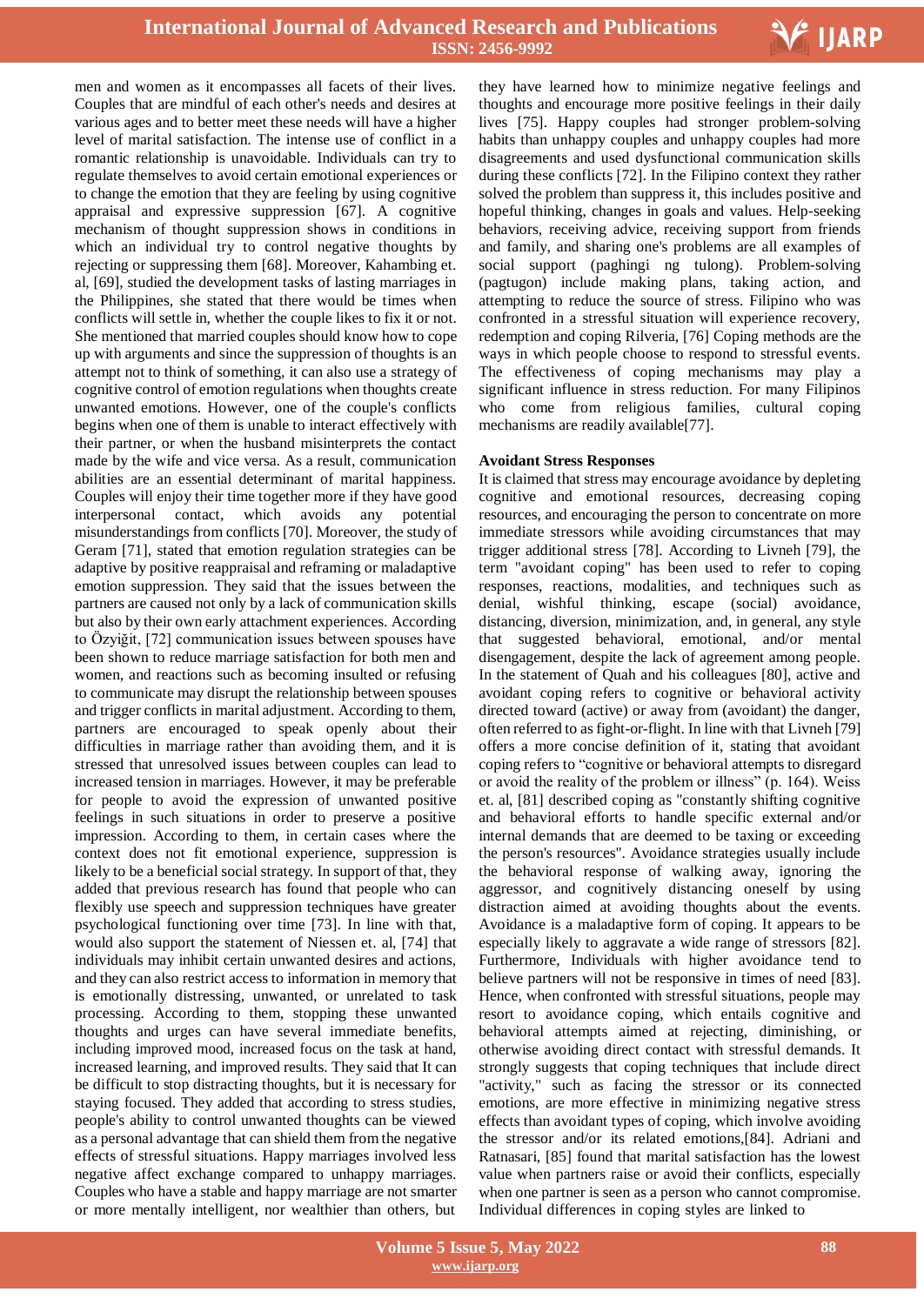

psychological vulnerability to stress[86]. This is related to the statement of Tanaka et. al, [87], that avoidance coping has been linked to increased psychological distress and reduced well-being over the life cycle and a variety of stressors. People can only overcome stress and keep it from getting worse by the act of "coping." Relaxation and recreation in the form of "saya" or externalized merriment may be classified as an avoidant coping mechanism, distancing, or mental disengagement. A form of coping that involves diverting one's attention away from a stressful situation or feeling by engaging in activities that reduce the stress's emotional and cognitive load [76]. Furthermore, a study stated that avoidance has been linked to the suppression of attachment related emotional memories and feelings about a case, as well as the reduction of affective hyper-activation as a result of those memories. [88]. People often try to suppress their thoughts, deny them, or distract themselves in response to these stressors. Although these avoidant techniques may be useful in the short term, they may also be detrimental to one's health and behavioral efficacy if used frequently [35]. According to Cunha and colleagues [89], detached coping differs from taskoriented methods in that it does not require avoidance or denial. Feeling less involved in stressful events, on the other hand, may help subjects in dealing with stressful situations more effectively. An avoidant conflict-resolution style can be negatively linked to relationship self-regulation because those who avoid conflict are often uncertain of what their partners want them to improve because they avoid these types of conversations entirely. It was found that avoidant couples, who usually "agree to disagree," have more peaceful but less intimate relationships than the other styles [90]. Tasew and Getahun [91] mentioned that stress, feelings of sadness and sorrow, worry about what others say outside the disturbance with their spouses, and feelings of despair and hopelessness were identified as the five key outcomes of marital conflict. Avoiding is one of the most commonly used conflict coping strategies. Hence, when confronted with stressful situations, people may resort to avoidance coping, which entails cognitive and behavioral attempts aimed at rejecting, diminishing, or otherwise avoiding direct contact with stressful demands. Stress manifested itself in a variety of ways, affecting people of all ages and areas of life. This means that stress is a normal component of life and can be caused by a variety of factors. The level of distress is depending on the individual"s lifestyle and the level of cultural development. Coping abilities are determinants of how a person responds to a task and how successful they are. When a person feels in control of a stressful circumstance, they are more likely to respond confidently to the issue [92]. Finding psychological/emotional proximity with romantic partners is either difficult or undesirable, avoidant people aim to establish and preserve freedom, power, and autonomy in their relationships. These views encourage avoidant people to use distancing/deactivating coping mechanisms to foster freedom and autonomy by defensively suppressing negative thoughts and emotions [93]. Furthermore, Abouammoh et. al, [94] stated that a large proportion of people utilized avoidant coping strategies to escape from stress. The result of their study demonstrates that their participants used more active coping strategies than avoidant methods to cope with stress. As it proves to be more effective rather than avoiding it. They also stated that avoidant stress-coping methods have been linked to psychiatric illness, decreased sleep duration, anxiety, and depression. Adult individuals have been shown to seek the

 soothing influence of their romantic partner in stressful situations, according to Douglas [95]. When it comes to feeling stress and then evaluating the stress, the security of a relationship, or the lack thereof, is a significant mediating variable. With both psychological and physiological responses, social support has shown to be an important psychological buffer for stress levels and perceived danger. Emotional invalidation may be a significant developmental risk factor for ongoing avoidance issues or escaping aversive thoughts or cognitions. In addition, Morin et. al,[96] included that individuals who are reported using more emotion focused coping (i.e., handling emotional symptoms of stress) reported poorer sleep quality after being exposed to stress than those who used more problem-solving coping (i.e., altering stresscausing circumstances). Tension in the absence of a constructive coping strategy is a strong predictor of substance abuse. As explained by Crenshaw et. al, [97], conflict exists in all relationships, but how a couple participates in and reacts to conflict is a significant determinant of marital satisfaction. The attributions and appraisals of one's partner's emotions, feelings, and intentions are important in determining whether negative behavior is met with more negative behavior or with accommodation. According to Shin and Kemps, [98], emotion regulation relates to how people handle and regulate their own emotions in response to unpleasant emotional experiences and coping strategies. They also noted that attentional processes such as deliberately redirecting one's attention to a particular part of an emotionally challenging situation or redirecting one's attention away and distancing themselves from such situations are often included in theories of emotion regulation. In line with this Knobloch et. al,[99] integrative model conceptualizes avoidance as people's motivation to escape from situations that may result in undesirable outcomes; they use her model at a more micro level by claiming that persons who are depressed may avoid discussing sensitive matters with their romantic partner. Young and Limbers, [100] also added that they describe coping as the process by which "people regulate their actions, emotion, and orientation under psychological stress." (p. 112) Although there are several different types of coping methods, the empirical literature supports two dimensions: problem-versus-emotion-focused coping and engagement (approach) versus disengagement (avoidance) coping. The first dimension focuses on acting on the source of the stress in the situation or the problem coping, as opposed to acting on the negative feelings that arise from a stressful situation emotion-focused coping; the second dimension focuses on acting on the negative feelings that arise from a stressful situation or the emotion-focused coping. Disengagement coping strategies involve strategies that move a person away from the stressor or their feelings or thoughts, while engagement coping strategies involve responses to stressors that are based on the source of the stressor or an individual's feelings or thoughts. Destructive conflict behaviors, such as separating, ignoring the partner, or refusing to discuss the problem, were found to be more powerful determinants of couple distress. In sum, when a couple lacks the capacity to engage in adaptive coping (e.g., trying to change the circumstances that cause the stress, analyzing the problem, seeking solutions, and seeking social support), but rather engages in dysfunctional coping styles (e.g., worrying, blaming, and avoiding to deal with the situation), their stressrelated reactions will negatively affect their interactions and, consequently, the quality of their relationship [101].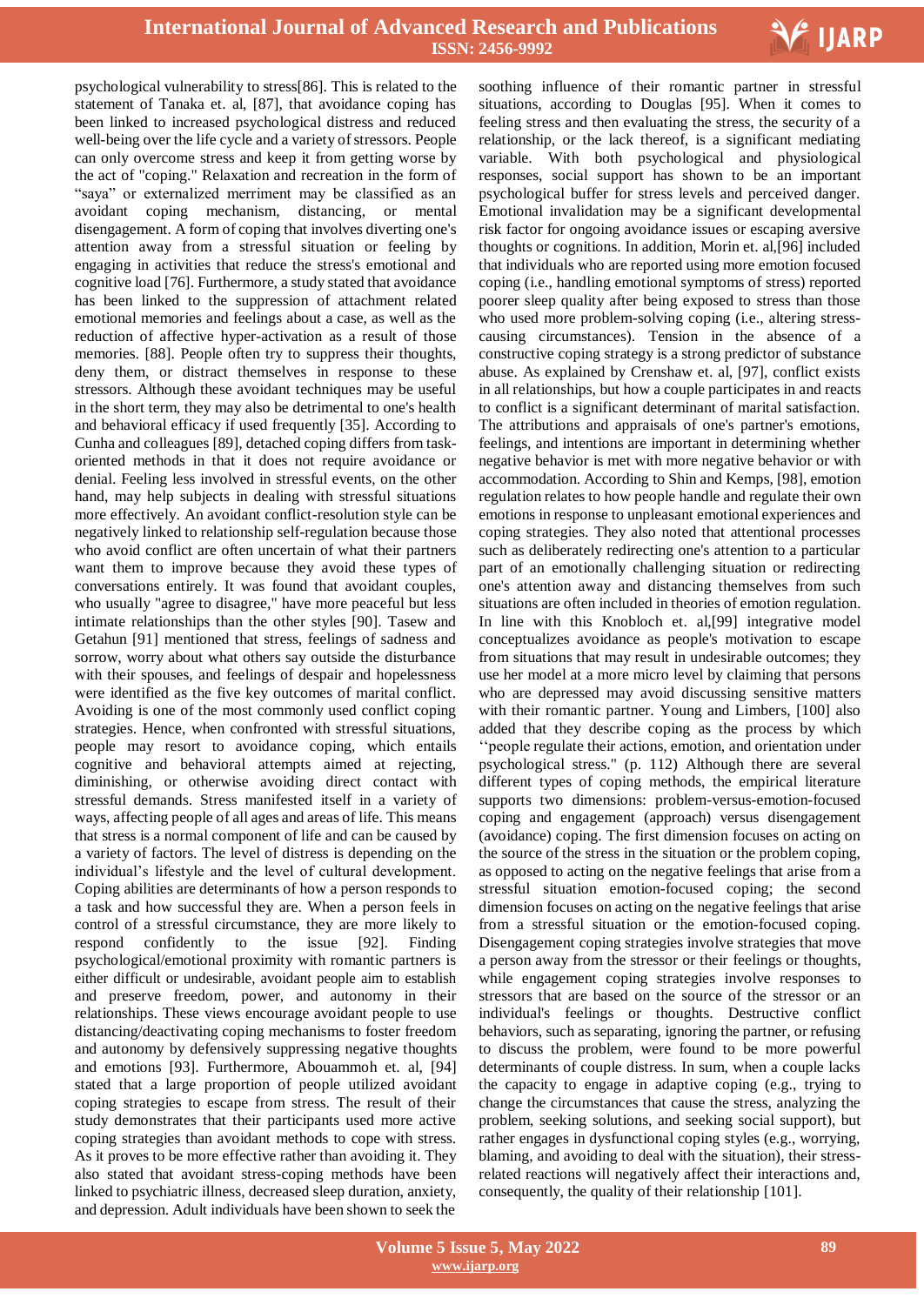

## **3.Method**

#### **Participants and Procedure**

The design that was used in this study is descriptive correlational. According to Sahin & Mete [102], descriptive research involves gathering information to test hypotheses or answer information about the present state of the research subject. Descriptive research is scientific research that systematically interacts with a specific area or population and explains an event, phenomena, or reality. In correlational research design, researchers use the correlation statistical test to characterize and calculate the degree of association (or relationship) between two or more variables or sets of scores, according to Creswell [103]. Respondents were chosen using a non-probability purposive sampling technique with a specific criterion wherein four hundred and seventy-five participants completed a forced-choice questionnaire about how they perceived invalidation with their spouse and a subset of this group (n=200) completed an additional measure about thought suppression and avoidant stress responses.

#### **Instruments**

*Perceived Invalidation of Emotion Scale (PIES)* was developed by Melissa J. Zeilinski, this test aims to assess how often others with whom they have regular contact (in this case, spouse) respond to their shared emotions in the manner described. It is a 10 item questionnaire in which respondents are asked to range how often they get invalidated from never to always. *White Bear Suppression Inventory Scale* (WBSI) was used for measuring thought suppression; this test was conceptualized by Eric Rassin [44]. WBSI is composed of 15 item questions. The scoring of this test is with a 4 point Likert scale from Strongly Disagree (1) to Strongly Agree (4 *Avoidant Stress Responses Scale* (ASRS) was a selfconstructed test that determines how respondents avoid stressful situations. It is a fifteen (15) item forced-choice questionnaire with a 4 point Likert scale ranging from 1 to 4 with 4 being strongly agreed and 1 as strongly disagree.

# **4. Result and Discussion**

#### **Results**

Using the frequency and percentage distribution of the respondents" demographic profile according to years of being married presented in table 1. The researchers found that most of the respondents are married within the range of less than ten (10) years with a frequency of ninety-six (96) which is equivalent to 48%. Meanwhile, with a frequency of fifty-three (53) or 27% of the respondents are married for eleven to twenty (11-20) years, followed by participants who are married for twenty-one to thirty (21-30) years with a percentage of seventeen (17). Lastly, seventeen (17) of the respondents are married for thirty-one (31) years and above or 9% of the total participants. In description statistics of frequency and percentage distribution of the respondents according to the level of perceived emotional invalidation presented in table 2 showed that 63% of the respondents perceived that they are very highly invalidated by their spouse while respondents perceived that they are highly invalidated are 38% the total mean level experienced by the participants is 3.35 with a standard deviation of 0.26 which is interpreted as always, which suggests that the participants perceived that they are always emotionally invalidated by their spouse. In addition, the level of thought suppression of married couples

 to their spouse based on the findings the frequency and percentage distribution in table 3 showed that 103 of 200 respondents or 52% have a "High" level of thought suppression, 43 or 22% have a "Very High" level of thought suppression while 53 or 27% of the respondents have an "Average" level of thought suppression and 1 or 1% of the respondents shows "Low" low level of thought suppression. On the other hand, the level of avoidant stress responses of married couples to their spouse using the Avoidant Stress Responses Scale presented in table 4 showed that one hundred-two of the two hundred respondents or 51% resulted in "moderately avoidant" stress response, respondents who fall "highly avoidant" have the frequency of 77 and 39% while those who have "mild avoidant" stress response are 20 or two 10% of the respondents and "low avoidant" response results to 1 or 1%.

To test the relationship between emotional invalidation and thought suppression we used linear regression analysis using Microsoft Excel and Jamovi. Presented in table 5 are results that shows the correlation coefficient between the two variables which has a value of -0.03 which signifies a negative correlation, and a p-value of 0.65 which is greater than the level of significance of 0.05 which indicates that the researchers failed to reject the null hypothesis. This can be interpreted that the emotional invalidation and thought suppression among married couples are not statistically significant. In addition, presented in table 6 are results of the relationship between emotional invalidation and avoidant stress responses. The researchers also found that the correlation coefficient between the two variables has a value of 0.10 with a p-value of 0.14 which means that the researchers failed to reject the null hypothesis. This can be interpreted that emotional invalidation and avoidant stress responses among married couples are not statistically significant.

#### **Discussion**

The main objective of the present study was to determine the relationship between emotional invalidation to thought suppression and avoidant stress responses among married couples. The researchers hypothesized that it has a significant relationship. Also, the researchers measure the length of marriage among couples and levels of each variable. It found that the majority of the respondents have a length of a marriage that is no more than 10 years. Data shows that the majority of the invalidated respondents are in the early years of marriage. In this phase of marriage, the honeymoon phase is long over and married couples tend to have problems at their worst – even when the couple sees a happy marriage as an outcome of actual efforts to keep it healthy. The psychological literature considers this pattern consistent with the notions such as 'honeymoon-is-over' and 'seven-year itch'. Most married couples come up against a decline in marital quality after the first years of marriage, with tensions tending to culminate near the seventh year [17]. The level of the perceived emotional invalidation of the respondents is consistent with the study of Zielinski & Veilleux, [18] which suggests emotion invalidation may stem from how social partners respond to an expressed emotion. Invalidation is when one's private feelings or overt expressions of emotions are punished, ignored, or otherwise considered unacceptable [14]. The findings on the level of thought suppression by the respondents suggests that the participants used thought suppression as the cognitive process by which individuals try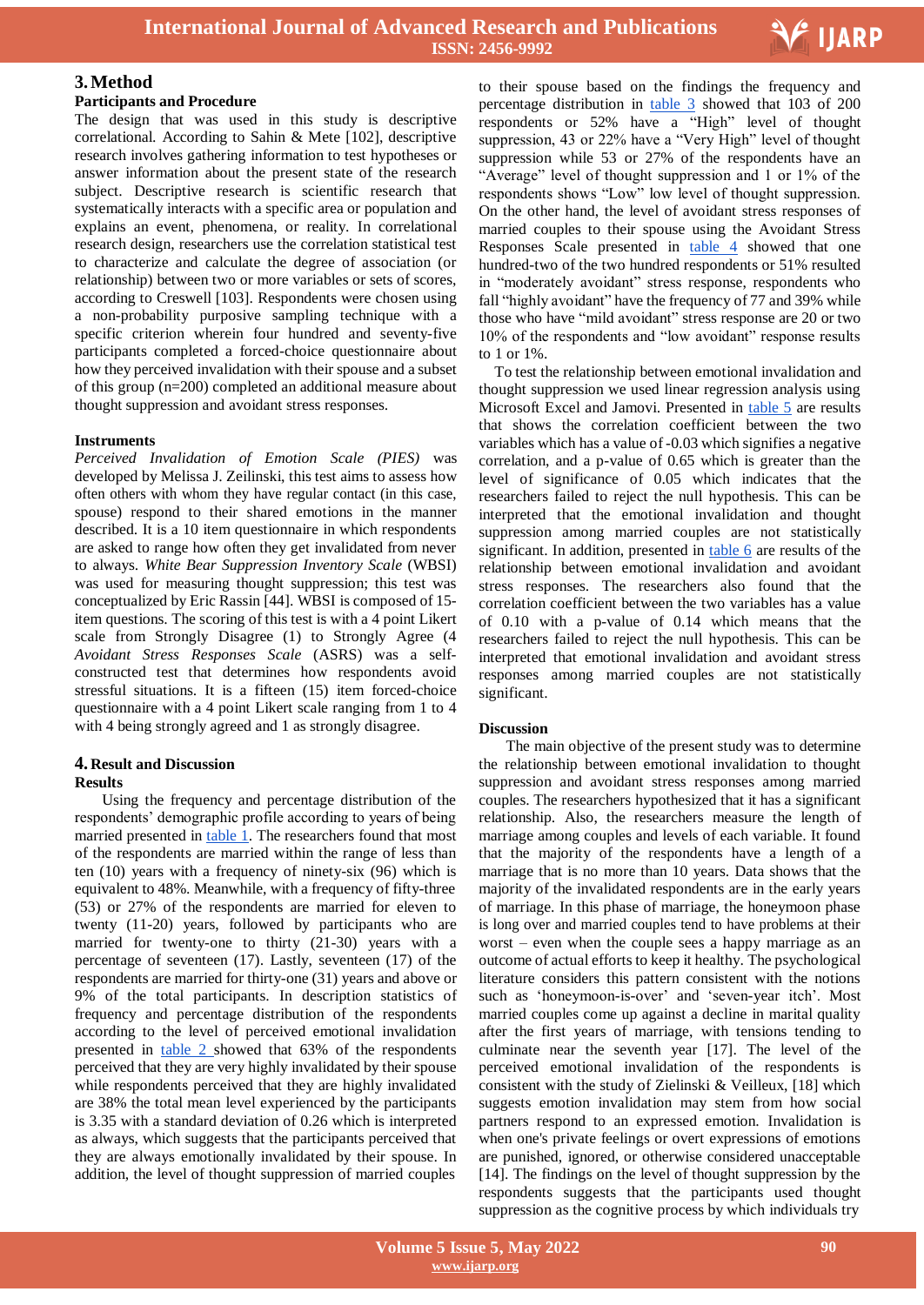

to avoid unwanted thoughts [31]. It was stated by Dworkin et al, [40] that suppression is motivated by personal goals that may vary across settings and emotions, in which motivation may include protecting their relationship by concealing or suppressing their expression of anger, suppressing sadness to reduce one's vulnerability, and being courteous to value other by suppressing personal pride and happiness. On the other hand, the level of avoidant stress responses among married couples which shows that the majority of the respondents are moderately avoidant is consistent with the study of Rilveria [76], which stated that people can only overcome stress and keep it from getting worse by the act of "coping." Relaxation and recreation in the form of "saya" or externalized merriment may be classified as an avoidant coping mechanism, distancing, or mental disengagement. A form of coping that involves diverting one's attention away from a stressful situation or feeling by engaging in activities that reduce the stress's emotional and cognitive load.

Results gathered indicate that although married couples perceive that they are emotionally invalidated by their spouse it does not follow that emotional invalidation predicts thought suppression. Thought suppression may seem to be an effective strategy, but it also has its emotional consequences. One of the paradoxical and counterproductive effects of thought suppression is that it can lead to a recurrence of the thought being suppressed [37]. In addition to this, in the Filipino context they rather solved the problem than suppress it, this includes positive and hopeful thinking, changes in goals and values. Help-seeking behaviors, receiving advice, receiving support from friends and family, and sharing one's problems are all examples of social support (paghingi ng tulong). Problem-solving (pagtugon) includes making plans, taking action, and attempting to reduce the source of stress. Filipino who were confronted in a stressful situation will experience recovery, redemption and coping in Rilveria, [76]. Coping methods are the ways in which people choose to respond to stressful events. The effectiveness of coping mechanisms may play a significant influence in stress reduction. For many Filipinos who come from religious families, cultural coping mechanisms are readily available [77]. In addition, results gathered indicate that although married couples perceive that they are emotionally invalidated by their spouse it does not follow that emotional invalidation predicts avoidant stress responses. Avoidance is a maladaptive form of coping. It appears to be especially likely to aggravate a wide range of stressors[82]. Avoidance is a common phenomenon that becomes problematic when used chronically as a means of regulating internal experiences, such as emotion. Furthermore, Individuals with higher avoidance tend to believe partners will not be responsive in times of need [83]. Hence, when confronted with stressful situations, people may resort to avoidance coping, which entails cognitive and behavioral attempts aimed at rejecting, diminishing, or otherwise avoiding direct contact with stressful demands. Stress manifested itself in a variety of ways, affecting people of all ages and areas of life. This means that stress is a normal component of life and can be caused by a variety of factors. The level of distress is depending on the individual"s lifestyle and the level of cultural development. Coping abilities are determinants of how a person responds to a task and how successful they are. When a person feels in control of a stressful circumstance, they are more likely to respond confidently to the issue[93].

 **Table 1. Frequency And Percentage Distribution Of Length Of Years Among Respondents**

| Length             | Frequency | <b>Percent</b> | Rank           |
|--------------------|-----------|----------------|----------------|
| Less than 10 years | 96        | 48%            | 1              |
| 11 - 20 years      | 53        | 27%            | $\overline{2}$ |
| $21-30$ years      | 34        | 17%            | 3              |
| 31 years and above | 17        | 9%             | 4              |
| <b>Total</b>       | 200       | 100%           |                |

# **Table 2. Frequency And Percentage Distribution of Perceived Invalidation of Emotion Among Respondents**

|                  | Frequency        | Percentage |
|------------------|------------------|------------|
| <b>Very High</b> | 125              | 63%        |
| <b>High</b>      | 75               | 38%        |
| Average          | $\boldsymbol{0}$ | $0\%$      |
| Low              | $\bf{0}$         | 0%         |
|                  | 200              | 100%       |

| Table 3. Frequency and Percentage Distribution of |
|---------------------------------------------------|
| <b>Perceived Thought Suppression Among</b>        |
| <b>Respondents</b>                                |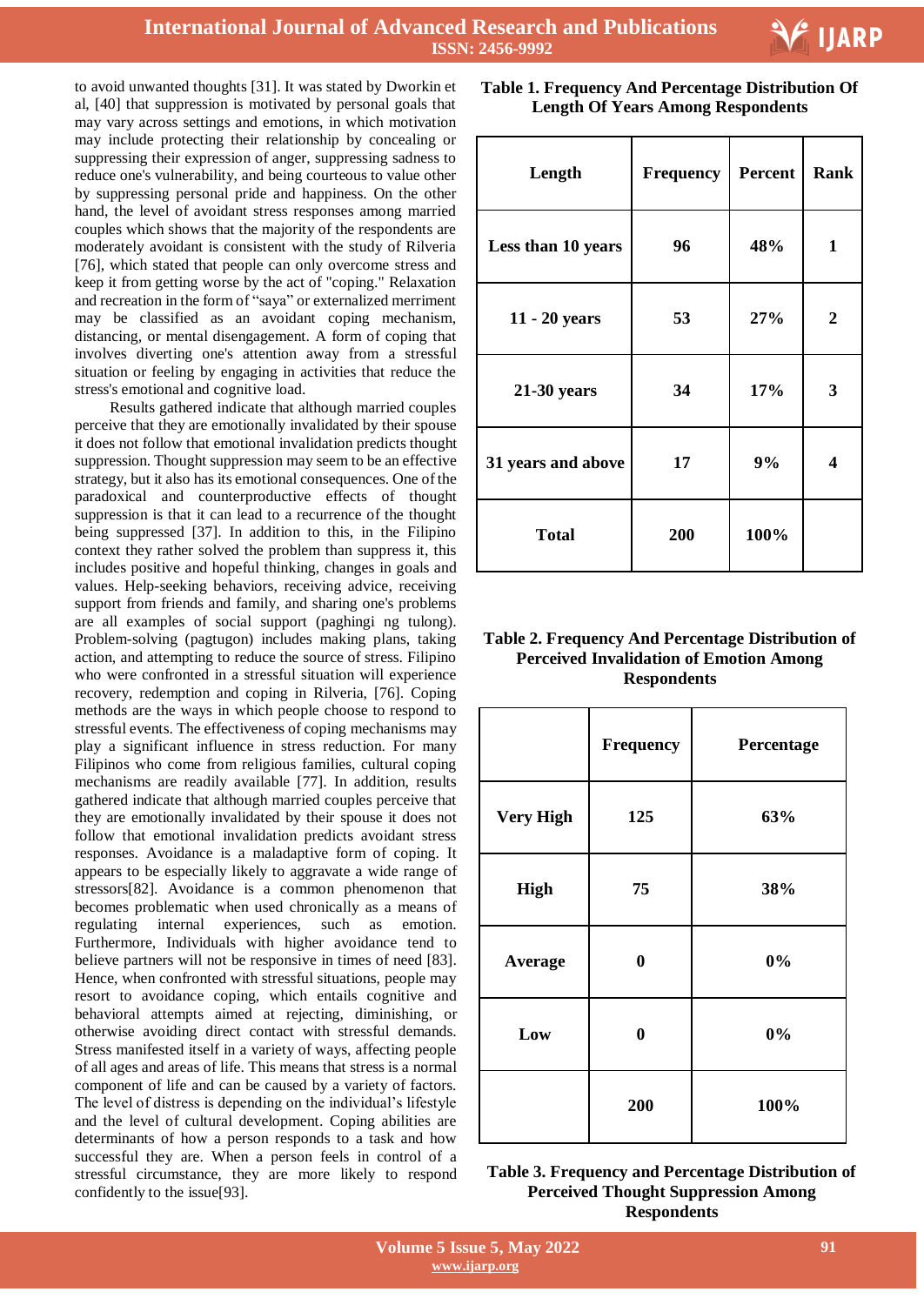T

|                  | Frequency    | Percentage |
|------------------|--------------|------------|
| <b>Very High</b> | 43           | 22%        |
| High             | 103          | 52%        |
| Average          | 53           | 27%        |
| Low              | $\mathbf{1}$ | $1\%$      |
|                  | 200          | 100%       |

|                                             | <b>Thought</b><br><b>Suppression among</b><br><b>Married Couples</b> |                 | <b>Decisio</b><br>$\mathbf n$       | Interpret<br>ation                       |
|---------------------------------------------|----------------------------------------------------------------------|-----------------|-------------------------------------|------------------------------------------|
|                                             | <b>Correlation</b><br>Coefficient                                    | p-<br>valu<br>e |                                     |                                          |
| <b>Emotional</b><br>Invalidati<br><b>on</b> | $-0.03$                                                              | 0.65            | <b>Failed</b><br>to<br>reject<br>Ho | <b>Not</b><br>significan<br>$\mathbf{f}$ |

I

Т

Τ

**IJARP** 

٦

# **Table 4. Frequency and Percentage Distribution of Perceived Avoidant Stress Responses Among Respondents**

|                                      | Frequency    | Percentage |
|--------------------------------------|--------------|------------|
| <b>Highly Avoidant</b>               | 77           | 39%        |
| <b>Moderately</b><br><b>Avoidant</b> | 102          | 51%        |
| <b>Mild Avoidant</b>                 | 20           | 10%        |
| <b>Low Avoidant</b>                  | $\mathbf{1}$ | $1\%$      |
|                                      | 200          | 100%       |

**Table 5 The Significant Relationship between Emotional Invalidation to Thought Suppression among Married Couples**

# **Table 6 The Significant Relationship between Emotional Invalidation to Avoidant Stress Response among Married Couples**

|                                      | <b>Avoidant Stress</b><br><b>Response among</b><br><b>Married Couples</b> |             | <b>Decisi</b><br>on                 | <b>Interpret</b><br>ation     |
|--------------------------------------|---------------------------------------------------------------------------|-------------|-------------------------------------|-------------------------------|
|                                      | <b>Correlation</b><br>Coefficient                                         | p-<br>value |                                     |                               |
| <b>Emotional</b><br>Invalidatio<br>n | 0.10                                                                      | 0.14        | <b>Failed</b><br>to<br>reject<br>Ho | <b>Not</b><br>Significa<br>nt |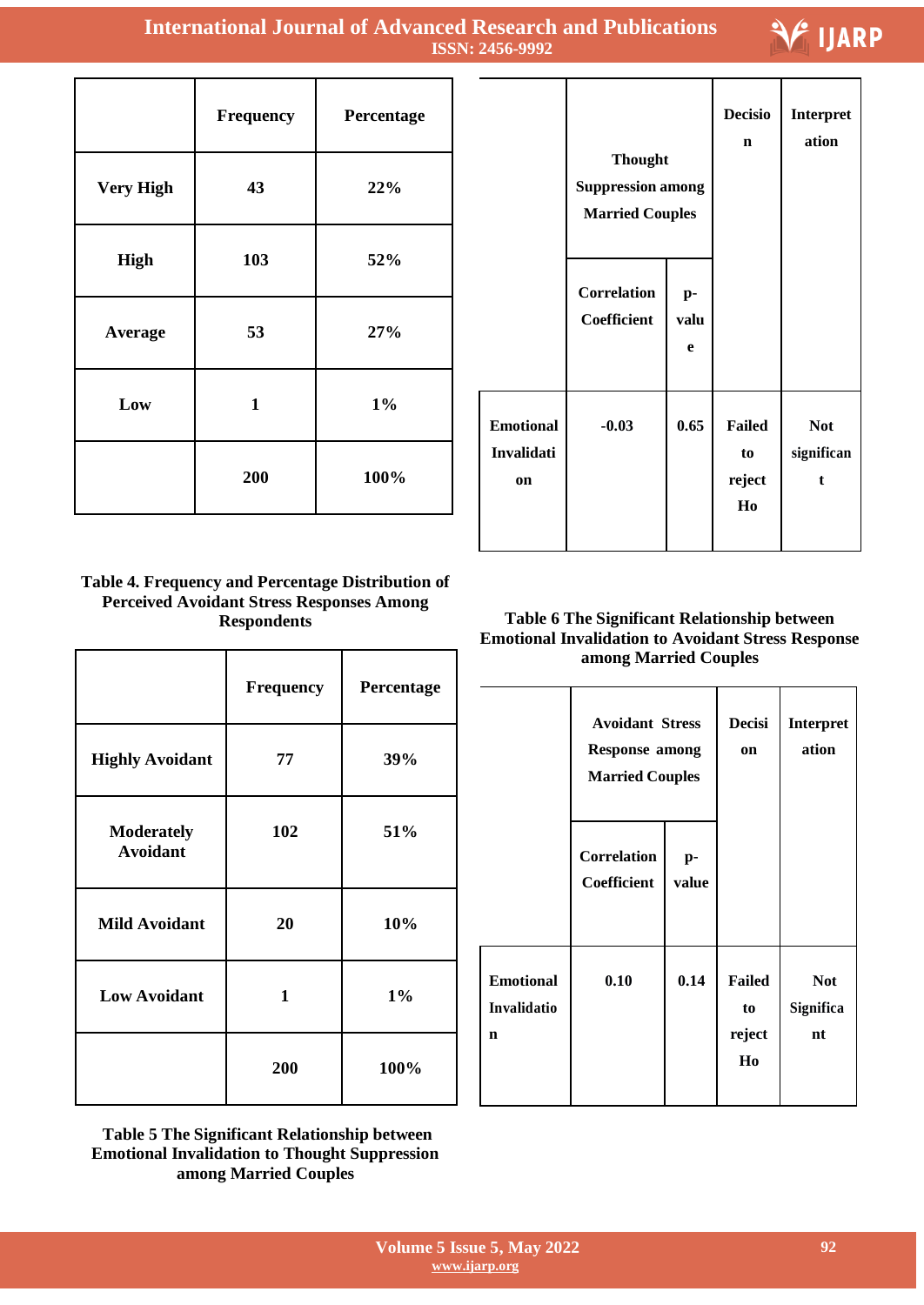

### **Conclusion**

Emotional invalidation is a construct that has received very little attention despite its theoretical importance. The current study examined the relationship between emotional invalidation to thought suppression and avoidant stress responses among married couples residing in Metro Manila. Based on the findings of the study, the researchers have drawn the following conclusions: The majority of the respondents who participated in the survey are married for less than ten years with a frequency of 96 which is equivalent to 48% of the overall respondents. The level of emotional invalidation perceived by respondents showed that they are always invalidated by their spouse by having a mean of 3.35 and SD of 0.26 which is interpreted as always that indicates a high level of perceived emotional invalidation. The overall scores or level of thought suppression of married couples to their spouse ( $M = 2.84$ , SD 0.47) indicate that they agree on engaging in thought suppression and strongly agree on avoidant stress responses with an overall level or score of  $(M=3.05, SD=0.46)$ . The scores on emotional invalidation and thought suppression showed a negative correlation with a correlation coefficient of -0.03 and a p-value of 0.65 which is greater than the level of significance of 0.05, therefore the linear regression showed that there is no significant relationship between emotional invalidation to thought suppression which indicates that the researchers to failed to reject the null hypothesis. The scores on emotional invalidation and the scores on avoidant stress responses showed no correlation with a correlation coefficient of 0.10 and a p-value of 0.14 which is greater than the level of significance of 0.05, therefore it indicates that there is no significant relationship between emotional invalidation to avoidant stress responses, therefore, the researchers failed to reject the null hypothesis. In conclusion from the result of the statistical treatment of data using linear regression analysis, the researcher concluded that emotional invalidation has no significant relationship to thought suppression and avoidant stress responses. Future researchers should explore other variables that could possibly influence the relationship.

### **Recommendation**

It is recommended that spouses of married couples who are invalidated be informed of the negative effects of emotional invalidation and be more sensitive to their partner so that emotional invalidation can be avoided as well as misunderstandings of both individuals. Hence, a seminar that would further acknowledge dealing with the emotion of married couples and promote more open communication. The finding shows that the majority of the married couples perceived that they are very highly invalidated. Studies stated that emotional invalidation pointed out the importance of effective communication because it has the power of increasing one"s connections with others and one"s wellbeing. Prolonged or long-term inhibition of expression or emotion such as thought suppression and avoidant stress places a significant burden and makes it more vulnerable to stress. The researchers recommend that invalidated couples refrain from inhibiting or suppressing their emotions. Hence, it is suggested that seminars and programs that promote active coping, dealing with stressors may help rather than completely avoid it. Talking about one"s emotional experiences and stress is inherently more beneficial rather than avoiding it. The researchers recommend using an additional tool to measure

**5 Conclusion and recommendations**<br> **Example 20 Conclusion and <b>recommendations**<br> **Example 20 Conclusions Example 20 Conclusions Example 20 Conclusions Conclusions Example 20 Conclusions Example 20 Co** to a particular relationship (marital relationship) as this study used PIES and WBSI which is a general tool that can be used. The future researcher may use other tools that would fit the demographic profile of the respondents. To better improve the study, the future researcher suggests accommodating more respondents because sample size could affect the correlations between the variables. Future researchers should be more aware of the underlying issues regarding emotional invalidation. It is recommended for future researchers to study how emotional invalidation affects marital satisfaction. The researchers recommend future researchers perform additional research on emotional invalidation because it is a construct that has received very little attention despite its theoretical importance. There is a scarcity of studies on invalidation in marriage, which has to be addressed. It is recommended that future researchers should try to correlate the length of the years of married couples to the level of emotional invalidation to see if it affects how they perceive invalidation. And to consider gender as a variable to see if it has an impact on the perceived invalidation of emotion. Allowing future researchers to replicate and use this study as their reference.

# **References**

[1]. Lavner, J. A., Karney, B. R., & Bradbury, T. N. (2016). Does couples' communication predict marital satisfaction, or does marital satisfaction predict communication? Journal of Marriage and Family, 78(3), 680-694.

[2]. Lynch, T. R., Robins, C. J., Morse, J. Q., & Krause, E. D. (2001). A mediational model relating affect intensity, emotion inhibition, and psychological distress. Behavior Therapy, 32(3), 519-536.

[3]. One In Four Women Have Ever Experienced Spousal Violence (Preliminary results from the 2017 National Demographic and Health Survey). (2018, March 26). Retrieved from https://psa.gov.ph/content/one-four-women-haveever-experienced-spousal-violence-preliminaryresults-2017-national.

[4]. Leong, L. E., Cano, A., & Johansen, A. B. (2011). Sequential and base rate analysis of emotional validation and invalidation in chronic pain couples: Patient gender matters. The Journal of Pain, 12, 1140–1148. doi: 10.1016/j.jpain.2011.04.004

[5]. Krause, E. D., Mendelson, T., & Lynch, T. R. (2003). Childhood emotional invalidation and adult psychological distress: The mediating role of emotional inhibition. Child abuse & neglect, 27(2), 199-213.

[6]. Thonhauser, G. (2018). Shared emotions: a Steinian proposal. Phenomenology and the Cognitive Sciences, 17(5), 997-1015.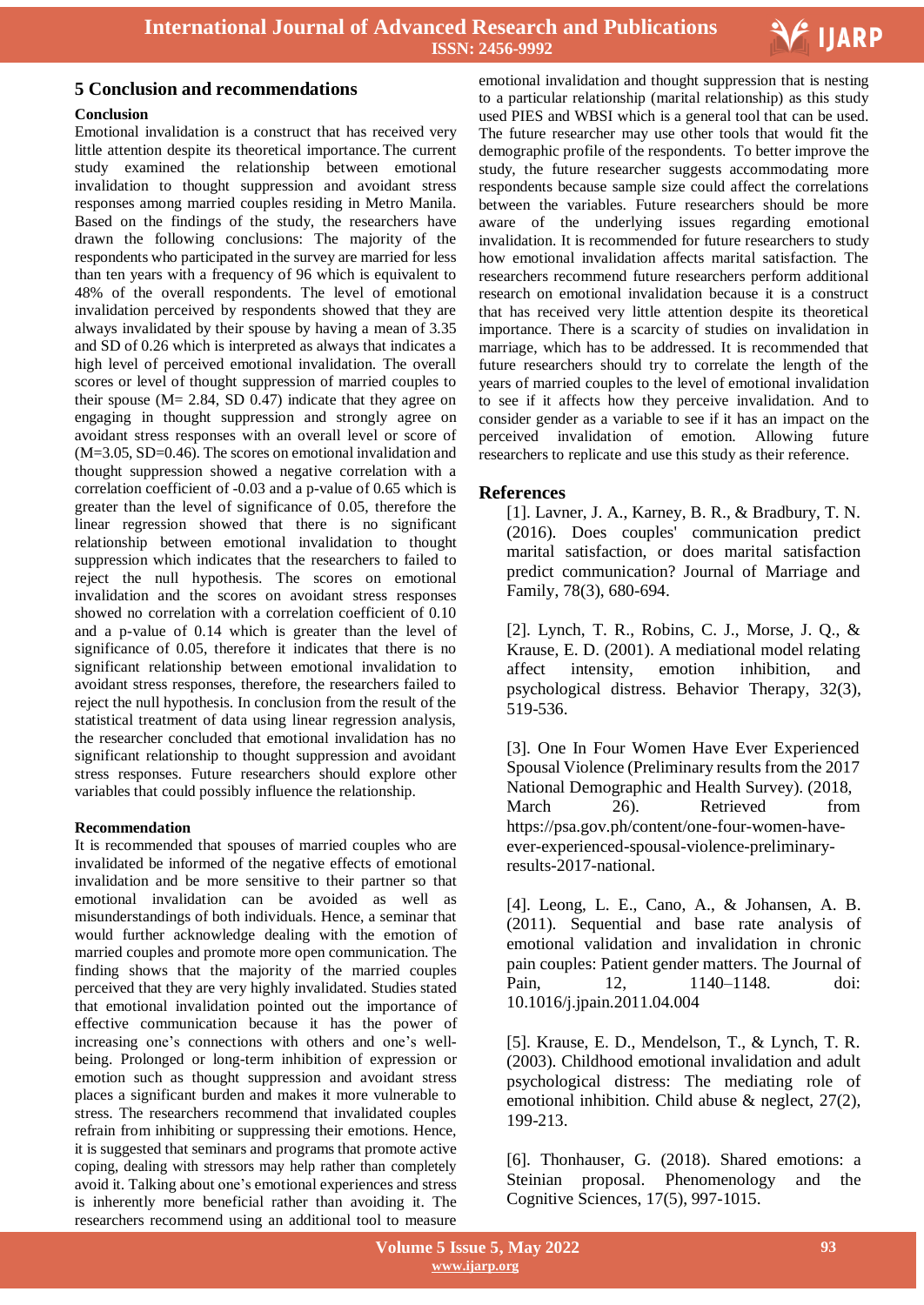

 [7]. Tibbett, T. P., & Lench, H. C. (2015). When do feelings help us? The interpersonal function of emotion. Advances in Psychology Research, 107, 1- 10.

[8]. Wanzer, B. M., Eichhorn, C. K., & Thomas-Maddox, C. (2017). Interpersonal Communication: Building Rewarding Relationships, 2nd Edition

[9]. Mada, R. (2016). Personality Characteristics and Relationship Satisfaction of Individuals who attended the Preparación de Novios Weekend Workshop (Doctoral dissertation, Walden University).

[10]. Edlund, S. M., Carlsson, M. L., Linton, S. J., Fruzzetti, A. E., & Tillfors, M. (2015). I see you"re in pain–the effects of partner validation on emotions in people with chronic pain. Scandinavian Journal of Pain, 6, 16-21.

[11]. Heard, K. M. (2021). Childhood Abuse, Invalidation, and Personality in a College Population.

[12]. Faustino, B., Vasco, A. B., Silva, A. N., & Marques, T. (2020). Relationships between emotional schemas, mindfulness, self-compassion and unconditional self-acceptance on the regulation of psychological needs. Research in Psychotherapy: Psychopathology, Process, and Outcome, 23(2).

[13]. Karnaze, M. M., & Levine, L. J. (2020). Lay theories about whether emotion helps or hinders: Assessment and effects on emotional acceptance and recovery from distress. Frontiers in psychology, 11, 183.

[14]. Loess, P. F. (2019). Self-compassion and Fear of Compassion as Mediators in the Relationships of Childhood Invalidation with Emotion Dysregulation and with Borderline Personality Characteristics (Doctoral dissertation, University of Montana).

[15]. Dable, C. (2017). Validation: A New Way to Help Friends Better Deal with Pain? Retrieved from https://psychandneuro.duke.edu/sites/psychandneur o.duke.edu/files/fileattachments/2017\_GWD\_Dable\_Cortney.pdf.

[16]. Uwom-Ajaegbu, O. O., Emmanuel, O., & Lekan Ajaegbu, C. P. (2015). An empirical study on the causes and effects of communication breakdown in marriages. Journal of Sound Islamic Thoughts, 1(1), 46-51

[17]. Jalovaara, M., & Kulu, H. (2018). Separation risk over union duration: An immediate itch? European Sociological Review, 34(5), 486-500.

[18]. Zielinski, M. J., & Veilleux, J. C. (2018). The Perceived Invalidation of Emotion Scale (PIES): Development and psychometric properties of a novel measure of current emotion invalidation. Psychological assessment, 30(11), 1454.

[19]. Weber, D. M., & Herr, N. R. (2019). The messenger matters: Invalidating remarks from men provoke a more negative emotional reaction than do remarks from women. Psychological reports, 122(1), 180-200.

[20]. González-Rivera, J. A., Aquino-Serrano, F., & Pérez-Torres, E. M. (2020). Relationship Pérez-Torres, E. M. (2020). Relationship satisfaction and infidelity-related behaviors on social networks: A preliminary online study of Hispanic women. European Journal of Investigation in Health, Psychology and Education, 10(1), 297- 309.

[21]. Siegel, A., Bachem, R., Levin, Y., Zhou, X., & Solomon, Z. (2020). Long-Term Trajectories of Marital Adjustment in Israeli Couples Over Decades: Does Gender Matter?. Journal of Adult Development, 27(3), 224-239.

[22]. Herr, N. R., Meier, E. P., Weber, D. M., & Cohn, D. M. (2017). Validation of Emotional Experience Moderates the Relation between Personality and Aggression. Journal of Experimental Psychopathology, 8(2), 126-139

[23]. Greville-Harris, M., Hempel, R., Karl, A., Dieppe, P., & Lynch, T. R. (2016). The power of invalidating communication: Receiving invalidating feedback predicts threat-related emotional, physiological, and social responses. Journal of Social and Clinical Psychology, 35(6), 471-493.

[24]. Crystal, S. (2017). The Effect of Emotional Vulnerability and Invalidation on Emotion Dysregulation in Early Adolescence: An Empirical Investigation of Linehan"s Biosocial Theory of Borderline Personality Disorder.

[25]. Witkowski, G. (2017). The Effect of Emotionally Validating and Invalidating Responses on Emotional Self-Efficacy.

[26]. Johnson, B. B. (2016). Perceived Emotional Invalidation in a Developmental Context: Does Gender Matter?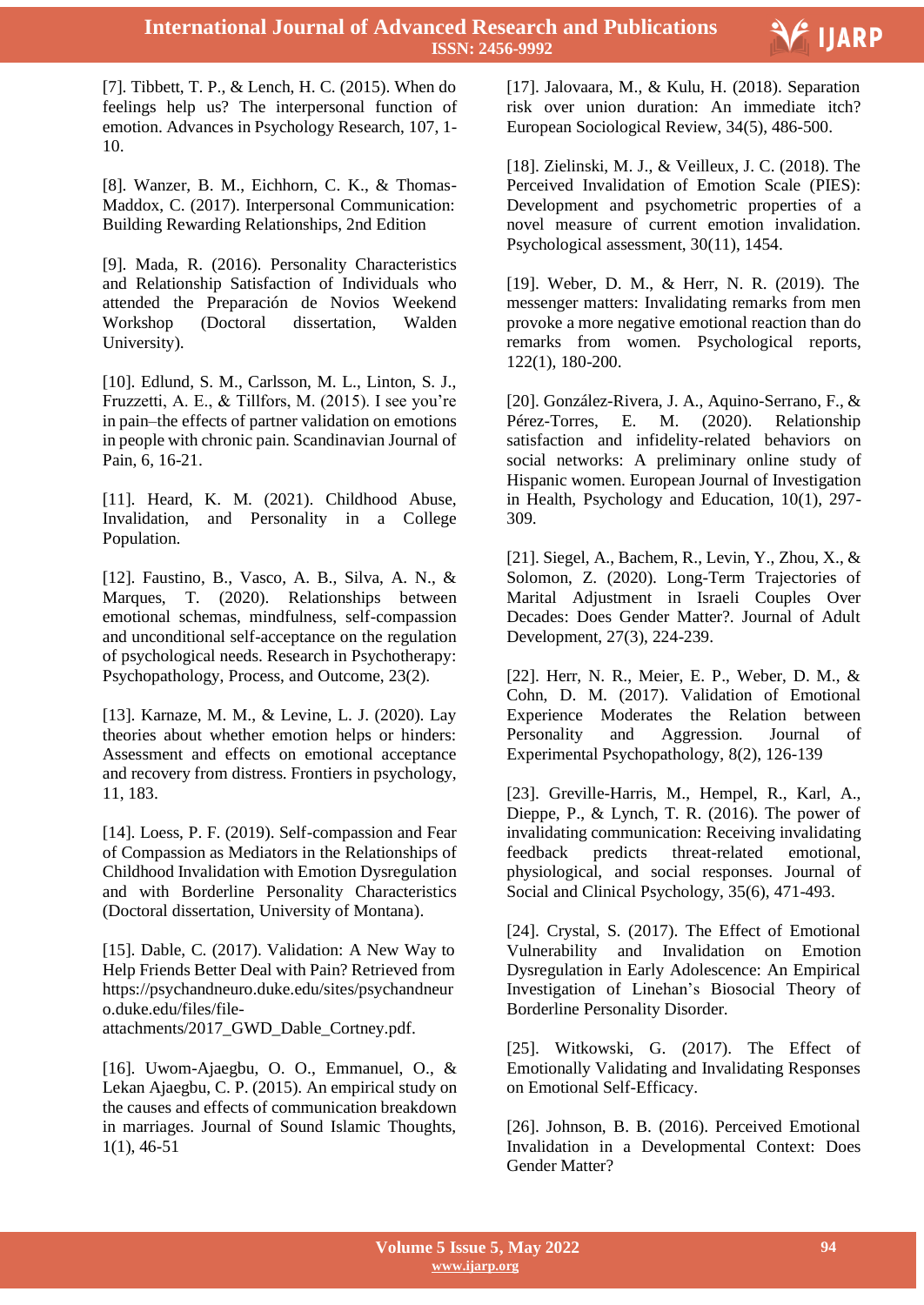

 [27]. Keng, S. L., & Wong, Y. Y. (2017). Association among self-compassion, childhood invalidation, and borderline personality disorder symptomatology in a Singaporean sample. Borderline personality disorder and emotion dysregulation, 4(1), 1-8.

[28]. Elzy, M., & Karver, M. (2018). Behaviour vs. perception: An investigation into the components of emotional invalidation. Personality and mental health, 12(1), 59-72.

[29]. Adrian, M., Berk, M. S., Korslund, K., Whitlock, K., McCauley, E., & Linehan, M. (2018). Parental validation and invalidation predict adolescent self-harm. Professional psychology: research and practice, 49(4), 274.

[30]. Markman, H. J., Rhoades, G. K., Stanley, S. M., Ragan, E. P., & Whitton, S. W. (2010). The premarital communication roots of marital distress and divorce: the first five years of marriage. Journal of family psychology, 24(3), 289.

[31]. Wang, D., Chatzisarantis, N. L., & Hagger, M. S. (2017). Mechanisms underlying effective thought suppression using focused-distraction strategies: A self-determination theory approach. Psychology of Consciousness: Theory, Research, and Practice, 4(4), 367.

[32]. Gupta, S., & Mishra, J. (2016). Mindlessness, submissive behavior and thought Suppression: A perceptual buffering of self-compassion to psychological vulnerabilities among Indians. Journal of Depression and Anxiety, 5(4), 246.

[33]. Wegner, D. M., & Zanakos, S. (1994). Chronic thought suppression. Journal of personality, 62(4), 615-640.

[34]. Feliu-Soler, A., Pérez-Aranda, A., Montero-Marín, J., Herrera-Mercadal, P., Andrés-Rodríguez, L., Angarita-Osorio, N., ... & Luciano, J. V. (2019). Fifteen years controlling unwanted thoughts: A systematic review of the thought control ability questionnaire (TCAQ). Frontiers in psychology, 1446.

[35]. Donald, J. N., Atkins, P. W., Parker, P. D., Christie, A. M., & Ryan, R. M. (2016). Daily stress and the benefits of mindfulness: Examining the daily and longitudinal relations between presentmoment awareness and stress responses. Journal of Research in Personality, 65, 30-37.

[36]. Ryckman, N. A., Addis, D. R., Latham, A. J., & Lambert, A. J. (2018). Forget about the future:

effects of thought suppression on memory for imaginary emotional episodes. Cognition and Emotion, 32(1), 200-206.

[37]. Najmi, S., & Wegner, D. M. (2009). Hidden complications of thought suppression. International Journal of Cognitive Therapy, 2(3), 210-223.

[38]. Efrati, Y., Kolubinski, D. C., Marino, C., & Spada, M. M. (2021). Modelling the Contribution of Metacognitions, Impulsiveness, and Thought Suppression to Behavioural Addictions in Adolescents. International Journal of Environmental Research and Public Health, 18(7), 3820

[39]. Murray, C. V., Jacobs, J. I. L., Rock, A. J., & Clark, G. I. (2021). Attachment style, thought suppression, self-compassion and depression: Testing a serial mediation model. Plos one, 16(1), e0245056

[40]. Dworkin, J. D., Zimmerman, V., Waldinger, R. J., & Schulz, M. S. (2019). Capturing naturally occurring emotional suppression as it unfolds in couple interactions. Emotion, 19(7), 1224.

[41]. Garofalo, C., Holden, C. J., Zeigler‐ Hill, V., &Velotti, P. (2016). Understanding the connection between self‐ esteem and aggression: The mediatingrole of emotion dysregulation. Aggressive behavior,42(1), 3-15.

[42]. Purdon, C. L. (2021). MR Purdon Thought Suppression RESUBMIT July 11. Research Gate. https://doi.org/10.1093/acrefore/9780190236557.0 13.84.

[43]. Thimm, J. C., Wang, C. E., Waterloo, K., Eisemann, M., & Halvorsen, M. (2018). Coping, thought suppression, and perceived stress in currently depressed, previously depressed, and never depressed individuals. Clinical psychology & psychotherapy, 25(3), 401-407.

[44]. Rassin, E. (2003). The White Bear Suppression Inventory (WBSI) focuses on failing suppression attempts. European Journal of Personality, 17(4), 285-298.

[45]. Schmidt, R. E., Gay, P., Courvoisier, D., Jermann, F., Ceschi, G., David, M., ... & Van der Linden, M. (2009). Anatomy of the White Bear Suppression Inventory (WBSI): A review of previous findings and a new approach. Journal of Personality Assessment, 91(4), 323-330.

[46]. Cichon, E., Szczepanowski, R., & Niemiec, T. (2020). Polish version of the White Bear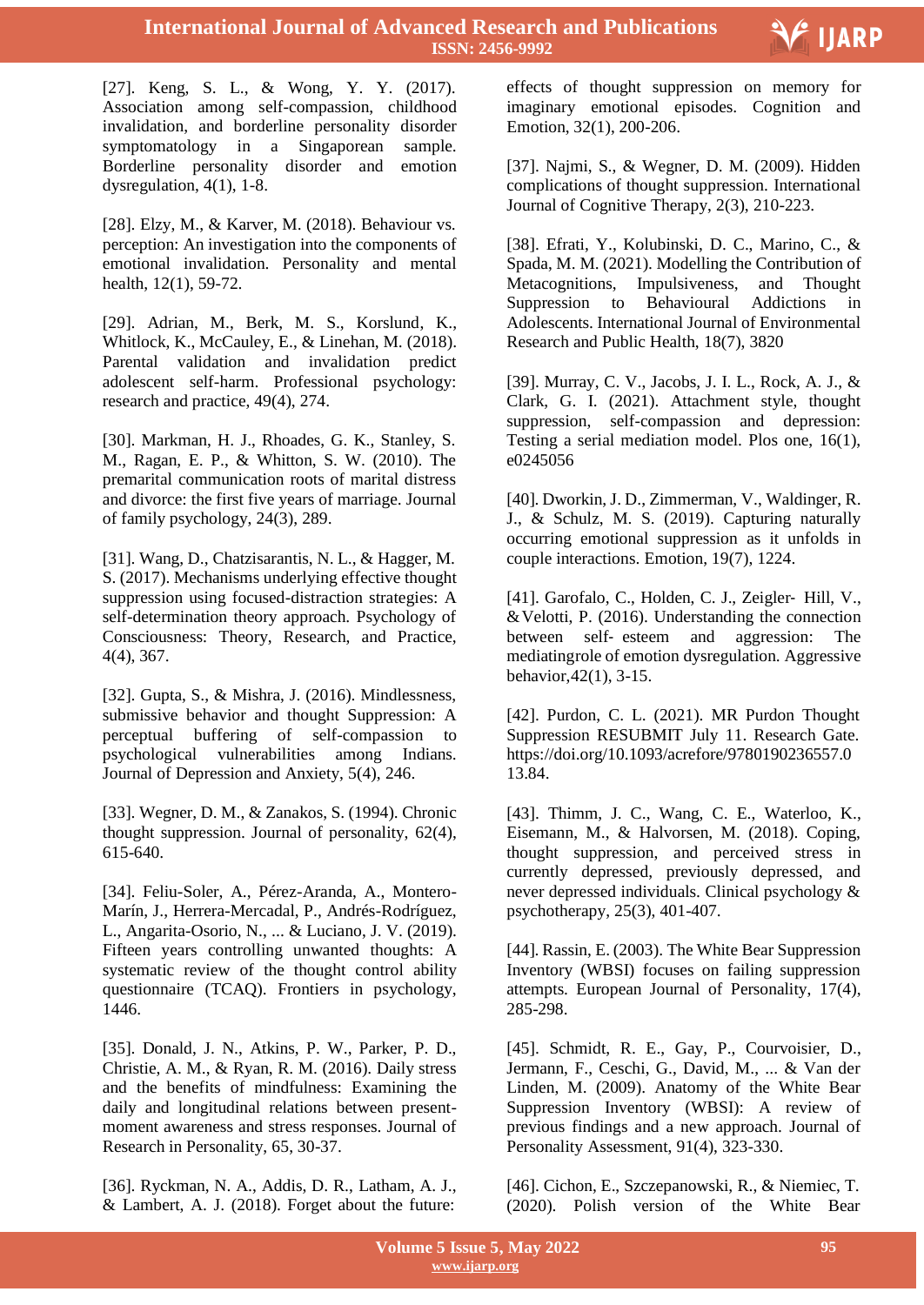

 Suppression Inventory (WBSI) by Wegner and Zanakos: factor analysis and reliability. Psychiatr Pol, 54(1), 125-135.

[47]. Cameron, L. D., & Overall, N. C. (2018). Suppression and expression as distinct emotionregulation processes in daily interactions: Longitudinal and meta-analyses. Emotion, 18(4), 465

[48]. Davis, S. B. (2017). Sense of belonging, emotion regulation, perceived social support and mental health among college students. Old Dominion University.

[49]. Brandão, T., Brites, R., Pires, M., Hipólito, J., & Nunes, O. (2019). Anxiety, depression, dyadic adjustment, and attachment to the fetus in pregnancy: Actor–partner interdependence mediation analysis. Journal of family psychology, 33(3), 294.

[50]. Righetti, F., & Impett, E. (2017). Sacrifice in close relationships: Motives, emotions, and relationship outcomes. Social and Personality Psychology Compass, 11(10), e12342.

[51]. Righetti, F., Schneider, I., Ferrier, D., Spiridonova, T., Xiang, R., & Impett, E. A. (2020). The bittersweet taste of sacrifice: Consequences for ambivalence and mixed reactions. Journal of Experimental Psychology: General.

[52]. Ramos, A. L. A., Dadiz, B. G., & Santos, A. B. G. (2020). Classifying emotion based on facial expression analysis using Gabor filter: A basis for adaptive effective teaching strategy. In Computational Science and Technology (pp. 469- 479). Springer, Singapore.

[53]. Zoppolat, G., Visserman, M. L., & Righetti, F. (2020). A nice surprise: Sacrifice expectations and partner appreciation in romantic relationships. Journal of Social and Personal Relationships, 37(2), 450-466.

[54]. Feeney, J. A., & Karantzas, G. C. (2017). Couple conflict: insights from an attachment perspective. Current opinion in psychology, 13, 60- 64.

[55]. Langeslag, S. J., & van Strien, J. W. (2016). Regulation of romantic love feelings: Preconceptions, strategies, and feasibility. PloS one, 11(8), e0161087

[56]. Shahid, H., & Kazmi, S. F. (2016). Role of emotional regulation in marital satisfaction. International Journal for Social Studies, 2(4), 47-60.

[57]. Balzarotti, S., Biassoni, F., Villani, D., Prunas, A., & Velotti, P. (2016). Individual differences in cognitive emotion regulation: Implications for subjective and psychological well-being. Journal of Happiness Studies, 17(1), 125-143.

[58]. Ong, E., & Thompson, C. (2019). The importance of coping and emotion regulation in the occurrence of suicidal behavior. Psychological reports, 122(4), 1192-1210.

[59]. Greenaway, K. H., & Kalokerinos, E. K. (2017). Suppress for success? Exploring the contexts in which expressing positive emotion can have social costs. European Review of Social Psychology, 28(1), 134-174.

[60]. Sun, M., & Lau, A. S. (2018). Exploring cultural differences in expressive suppression and emotion recognition. Journal of cross-cultural psychology, 49(4), 664-672.

[61]. Frye, N. (2018). Marital conflict and spousal wellbeing: the moderating role of emotion regulation strategies among couples in first married families and stepfamilies (Doctoral dissertation, University of Missouri--Columbia).

[62]. Rusu, P. P., Bodenmann, G., & Kayser, K. (2019). Cognitive emotion regulation and positive dyadic outcomes in married couples. Journal of Social and Personal Relationships, 36(1), 359-376.

[63]. Juretić, J. (2018). Quality of close relationships and emotional regulation regarding social anxiety. Psychiatria Danubina, 30(4), 441-451.

[64]. Nindyasari, Y., & Herawati, T. (2018). The Relation of Emotional Maturity, Family Interaction and Marital Satisfaction of Early Age Married Couples. Journal of Family Sciences, 3(2), 16-29

[65]. Ghazivakili, Z., Lotfi, R., Norouzinia, R., & Kabir, K. (2019). Emotional maturity and mental health among new couples referred to pre-marriage health center in Karaj, Iran. Shiraz E Medical Journal, 20(12)

[66]. Yoshany, N., Morowatisharifabad, M. A., Mihanpour, H., Bahri, N., & Jadgal, K. M. (2017). The Effect of Husbands' Education Regarding Menopausal Health on Marital Satisfaction of Their Wives. Journal of menopausal medicine, 23(1), 15- 24.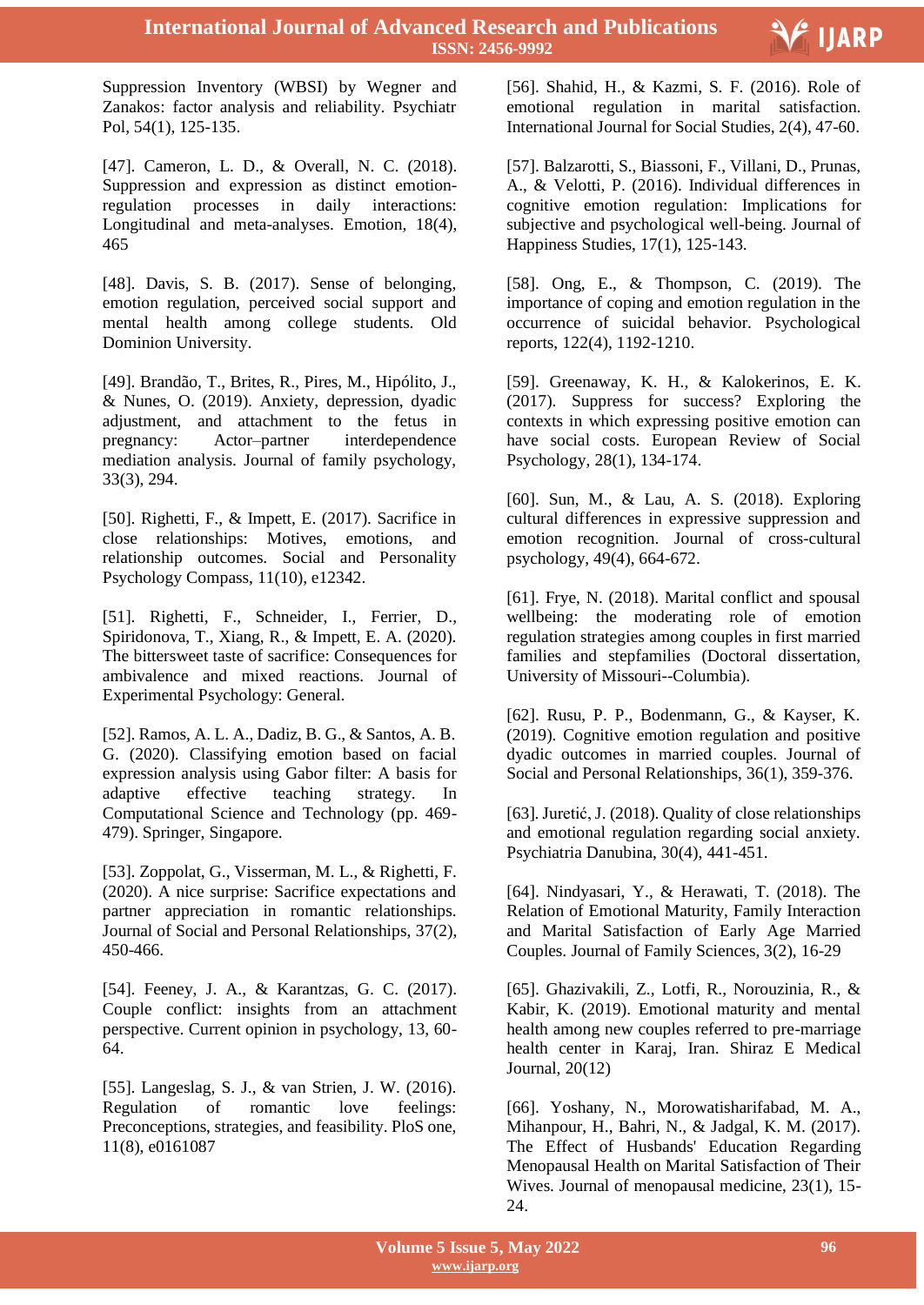

[67]. Lafontaine, M. F., Azzi, S., Bell-Lee, B., Dixon-Luinenburg, T., Guérin-Marion, C., & Bureau, J. F. (2020). Romantic perfectionism and perceived conflict mediate the link between insecure romantic attachment and intimate partner violence in undergraduate students. Journal of family violence, 1-14.

[68]. Popa, C. O., Predatu, R., Lee, W. C., Blaga, P., Sirbu, E., Rus, A. V., & Bredicean, C. (2021). Thought Suppression in Primary Psychotic Disorders and Substance/Medication Induced Psychotic Disorder. International Journal of Environmental Research and Public Health, 18(1), 116.

[69]. Kahambing, J. G. S., Deguma, J. J., & Deguma, M. C. (2019). Marrying, Loving, and Dreaming: A Case Study of the Developmental Tasks of Lasting Marriages in the Philippines. Academic Journal of Interdisciplinary Studies, 8(3), 234-234.

[70]. Haris, F., & Kumar, A. (2018). Marital satisfaction and communication skills among married couples. Indian journal of social research, 59(1), 35-44.

[71]. Gerām, K. (2016). The role of cognitive emotion regulation and thought control strategies in the connection between attachment styles and domestic violence in couples. Mediterranean Journal of Social Sciences, 7(4 S1), 128.

[72]. Özyiğit, M. K. (2017). The meaning of marriage according to university students: A phenomenological study. Educational Sciences: Theory & Practice, 17(2)

[73]. Kalokerinos, E. K., Greenaway, K. H., & Casey, J. P. (2017). Context shapes social judgments of positive emotion suppression and expression. Emotion, 17(1), 169.

[74]. Niessen, C., Göbel, K., Lang, J. W., & Schmid, U. (2020). Stop Thinking: An Experience Sampling Study on Suppressing Distractive Thoughts at Work. Frontiers in Psychology, 11, 1616.

[75]. Hazrati, M., Hamid, T. A., Ibrahim, R., Hassan, S. A., Sharif, F., & Bagheri, Z. (2017). The dyadic effects of controlling emotional abuse on subjective emotional experience in Iranian older married couples. Australian and New Zealand Journal of Family Therapy, 38(3), 514-528.

 [76]. Rilveria, J. R. C. (2018). The development of the Filipino coping strategies scale. Asia-Pacific Social Science Review, 18(1), 111-126.

[77]. Ereno, J. R., Andrade, K. M., Miyauchi, S. I., Salinda, R., Arevalo, R. R., & Reyes, J. (2014). Encountering and countering work stress: a multivariate analysis of the occupational stress and coping mechanisms of fast food restaurant personnel in the Philippines. European Scientific Journal, 10(8).

[78]. Vrinten, C., Boniface, D., Lo, S. H., Kobayashi, L. C., von Wagner, C., & Waller, J. (2018). Does psychosocial stress exacerbate avoidant responses to cancer information in those who are afraid of cancer? A population-based survey among older adults in England. Psychology & health, 33(1), 117-129.

[79]. Livneh, H. (2019). The use of generic avoidant coping scales for psychosocial adaptation to chronic illness and disability: A systematic review. Health psychology open, 6(2), 2055102919891396.

[80]. Quah, S. K., Cockcroft, G. J., McIver, L., Santangelo, A. M., & Roberts, A. C. (2020). Avoidant coping style to high imminence threat is linked to higher anxiety-like behavior. Frontiers in behavioral neuroscience, 14, 34.

[81]. Weiss, N. H., Risi, M. M., Sullivan, T. P., Armeli, S., & Tennen, H. (2019). Post-traumatic stress disorder symptom severity attenuates bidirectional associations between negative affect and avoidant coping: A daily diary study. Journal of affective disorders, 259, 73-81.

[82]. Holahan, C. J., Moos, R. H., Holahan, C. K., Brennan, P. L., & Schutte, K. K. (2005). Stress generation, avoidance coping, and depressive symptoms: a 10-year model. Journal of consulting and clinical psychology, 73(4), 658.

[83]. Khalifian, C. E., & Barry, R. A. (2016). Trust, attachment, and mindfulness influence intimacy and disengagement during newlyweds" discussions of relationship transgressions. Journal of Family Psychology, 30(5), 592.

[84]. Dijkstra, M., & Homan, A. C. (2016). Engaging in rather than disengaging from stress: Effective coping and perceived control. Frontiers in psychology, 7, 1415.

[85]. Adriani, S. R., & Ratnasari, Y. (2021) Conflict Resolution Styles and Marital Satisfaction in Men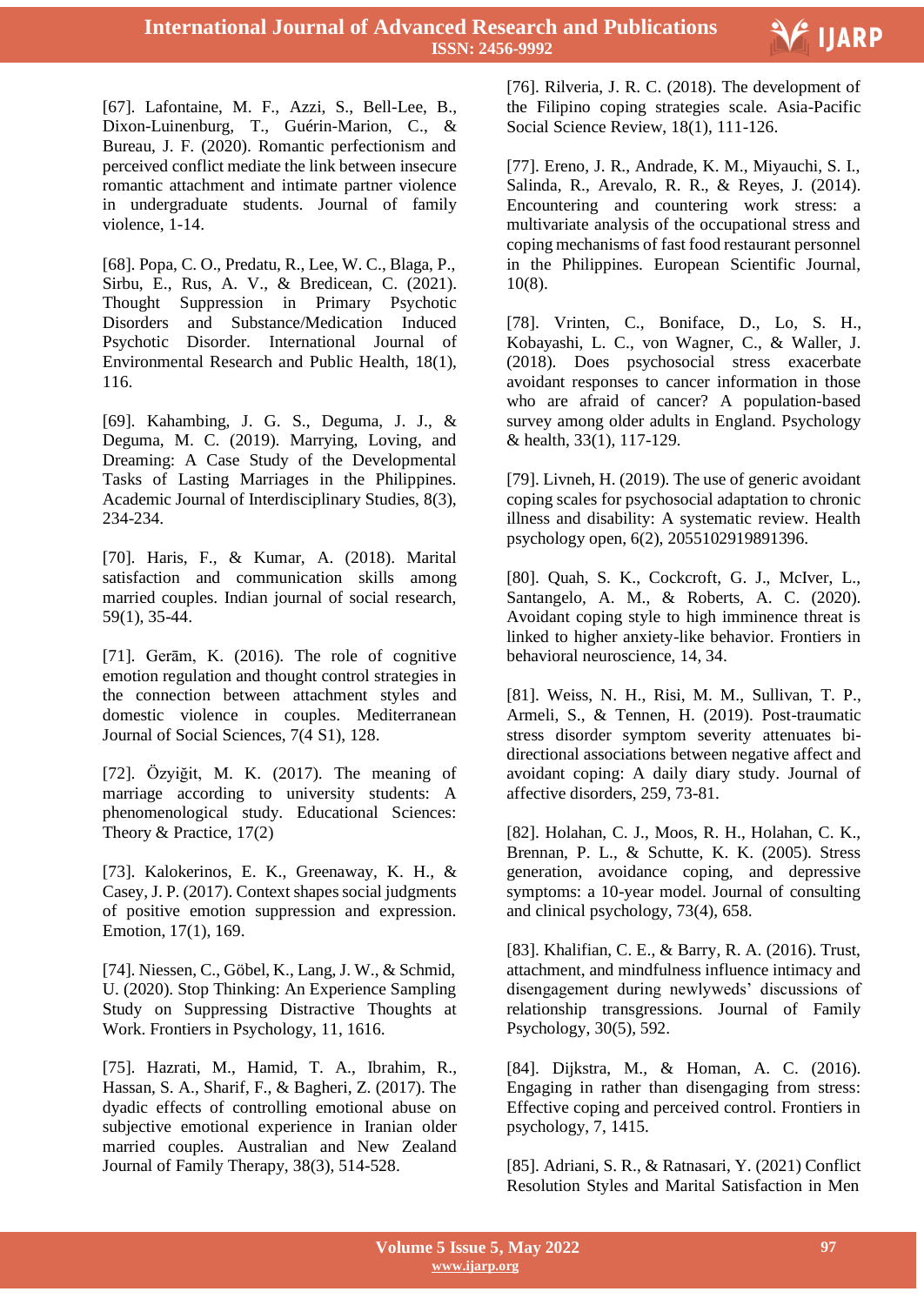

 and Women: Study in the First Five Years of Marriage.

[86]. Gorka, A. X., LaBar, K. S., & Hariri, A. R. (2016). Variability in emotional responsiveness and coping style during active avoidance as a window onto psychological vulnerability to stress. Physiology & behavior, 158, 90-99.

[87]. Tanaka, Y., Ishitobi, Y., Inoue, A., Oshita, H., Okamoto, K., Kawashima, C., & Akiyoshi, J. (2016). Sex determines cortisol and alpha‐ amylase responses to acute physical and psychosocial stress in patients with avoidant personality disorder. Brain and behavior, 6(8), e00506

[88]. Andriopoulos, P., & Kafetsios, K. (2015). Avoidant attachment and the processing of emotion information: Selective attention or cognitive Avoidance? Journal of Relationships Research, 6.

[89]. Cunha, M., Galhardo, A., & Pinto-Gouveia, J. (2016). Experiential avoidance, self-compassion, self-judgment and coping styles in infertility. Sexual & Reproductive Healthcare, 10, 41-47.

[90]. Rackham, E. L., Larson, J. H., Willoughby, B. J., Sandberg, J. G., & Shafer, K. M. (2017). Do Partner Attachment Behaviors Moderate Avoidant Conflict-Resolution Styles and Relationship Self-Regulation?. The American Journal of Family Therapy, 45(4), 206-219.

[91]. Tasew, A. S., & Getahun, K. K. (2021). Marital conflict among couples: The case of Durbete town, Amhara Region, Ethiopia. Cogent Psychology, 8(1), 1903127.

[92]. Yazon, A. D., Ang-Manaig, K., & Tesoro, J. F. B. (2018). Coping Mechanism and Academic Performance Among Filipino Undergraduate Students. KnE Social Sciences, 30-42.

[93]. Simpson, J. A., & Rholes, W. S. (2017). Adult attachment, stress, and romantic relationships. Current opinion in psychology, 13, 19-24.

[94]. Abouammoh, N., Irfan, F., & AlFaris, E. (2020). Stress coping strategies among medical students and trainees in Saudi Arabia: a qualitative study. BMC medical education, 20(1), 1-8

[95]. Douglas, S. M. (2015). Effects of Romantic Attachment and Partner Presence on Physiological Stress Reactivity.

[96]. Morin, C. M., Rodrigue, S., & Ivers, H. (2016). Role of stress, arousal, and coping skills in primary insomnia. Psychosomatic medicine, 65(2), 259-267

[97]. Crenshaw, A. O., Leo, K., & Baucom, B. R. (2019). The effect of stress on empathic accuracy in romantic couples. Journal of Family Psychology, 33(3), 327

[98]. Shin, M., & Kemps, E. (2020). Media multitasking as an avoidance coping strategy against emotionally negative stimuli. Anxiety, Stress, & Coping, 33(4), 440-451.

[99]. Knobloch, L. K., Sharabi, L. L., Delaney, A. L., & Suranne, S. M. (2016). The role of relational uncertainty in topic avoidance among couples with depression. Communication Monographs, 83(1), 25-48.

[100]. Young, D., & Limbers, C. A. (2017). Avoidant coping moderates the relationship between stress and depressive emotional eating in adolescents. Eating and weight disorders-Studies on anorexia, bulimia and obesity, 22(4), 683-691

[101]. Bodenmann, G., Randall, A. K., & Falconier, M. K. (2016). Coping in couples: the systemic transactional model (STM). Couples coping with stress: A cross-cultural perspective, 5-22.

[102]. Sahin, S., & Mete, J. (2021). A Brief Study on Descriptive Research: Its Nature and Application in Social Science. International Journal of Research and Analysis in Humanities, 1(1), 11-11.

[103]. Creswell, J. W. (2012). Educational research: Planning, conducting, and evaluating quantitative (pp. 338). Upper Saddle River, NJ: Prentice Hall